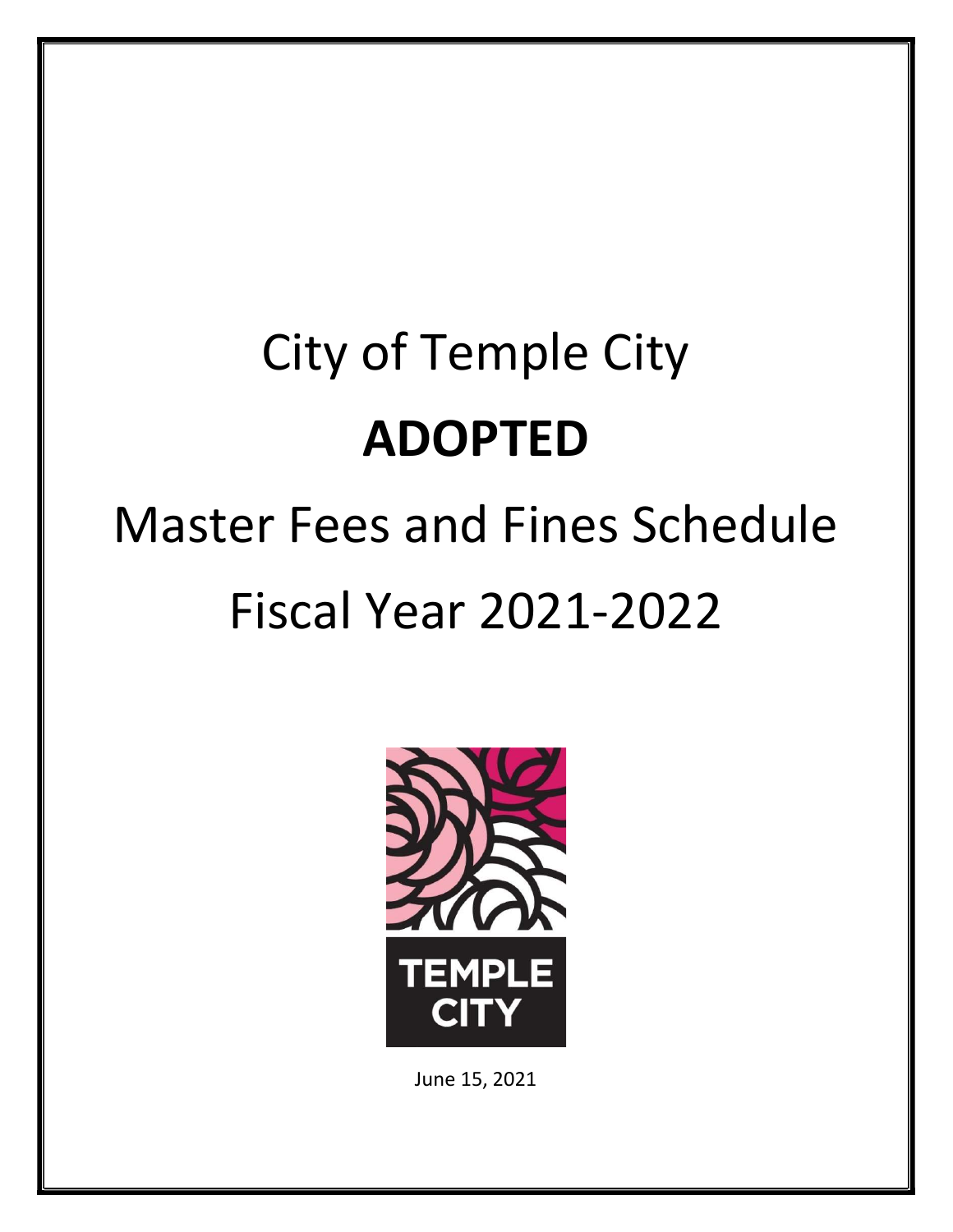#### **City of Temple City**

#### **Master Fee and Fine Schedule**

#### **Fiscal Year 2021-2022**

#### **Table of Contents**

| 2. | <b>Community Development Department</b> |  |
|----|-----------------------------------------|--|
|    |                                         |  |
|    |                                         |  |
|    | C.                                      |  |
|    | D.                                      |  |
|    | Е.                                      |  |
|    | F.                                      |  |
|    |                                         |  |
|    | 3. Management Services Department       |  |
|    |                                         |  |
|    | 4. Parks and Recreation Department      |  |
|    |                                         |  |
|    |                                         |  |
|    |                                         |  |
|    | 5. Fines                                |  |
|    |                                         |  |
|    |                                         |  |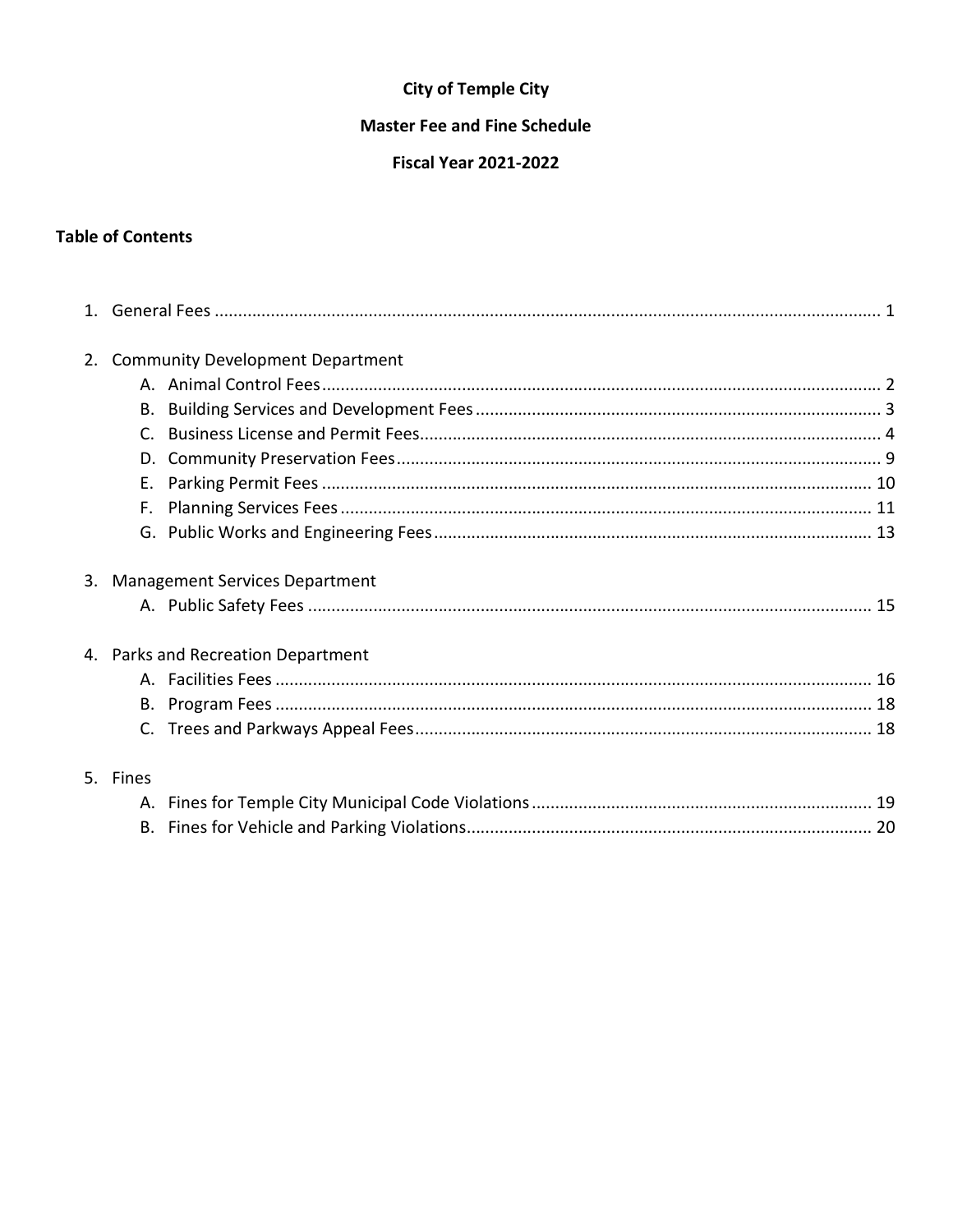#### General Fees

| Fee<br><b>Number</b>                                                                                                                | <b>Description</b>                                                                                                                                                                                                                                                                                                            | Fee                                                                        | <b>Notes / Additional</b><br><b>Requirements</b> |  |  |
|-------------------------------------------------------------------------------------------------------------------------------------|-------------------------------------------------------------------------------------------------------------------------------------------------------------------------------------------------------------------------------------------------------------------------------------------------------------------------------|----------------------------------------------------------------------------|--------------------------------------------------|--|--|
| $G-1$                                                                                                                               | Photocopy/reproduction of paper public<br>records                                                                                                                                                                                                                                                                             | \$0.50 for the first page and<br>\$0.15 for each additional<br>page        |                                                  |  |  |
| $G-2$                                                                                                                               | CD or DVD of digital public records or<br>recordings                                                                                                                                                                                                                                                                          | \$5                                                                        |                                                  |  |  |
| $G-3$                                                                                                                               | Preparation and/or review of documents by<br>the City Attorney including but not limited to<br>agreements, covenants, easements, and<br><b>Covenants Conditions &amp; Restrictions</b>                                                                                                                                        | Actual cost to the City<br>based upon City Attorney<br>hourly billing rate |                                                  |  |  |
| $G-4$                                                                                                                               | Returned check charge                                                                                                                                                                                                                                                                                                         | \$25                                                                       |                                                  |  |  |
| $G-5$<br>Staff services for filming, special events,<br>special inspections, or other circumstances<br>where authorized or required |                                                                                                                                                                                                                                                                                                                               | Actual cost*                                                               |                                                  |  |  |
|                                                                                                                                     | *Actual cost of staff services is the actual cost to the City including staff time based on hourly wages<br>(including overtime if applicable), actual cost of services provided by the Los Angeles County Sheriff's<br>Department, and actual cost of equipment purchased or rented for the purpose of supporting the event. |                                                                            |                                                  |  |  |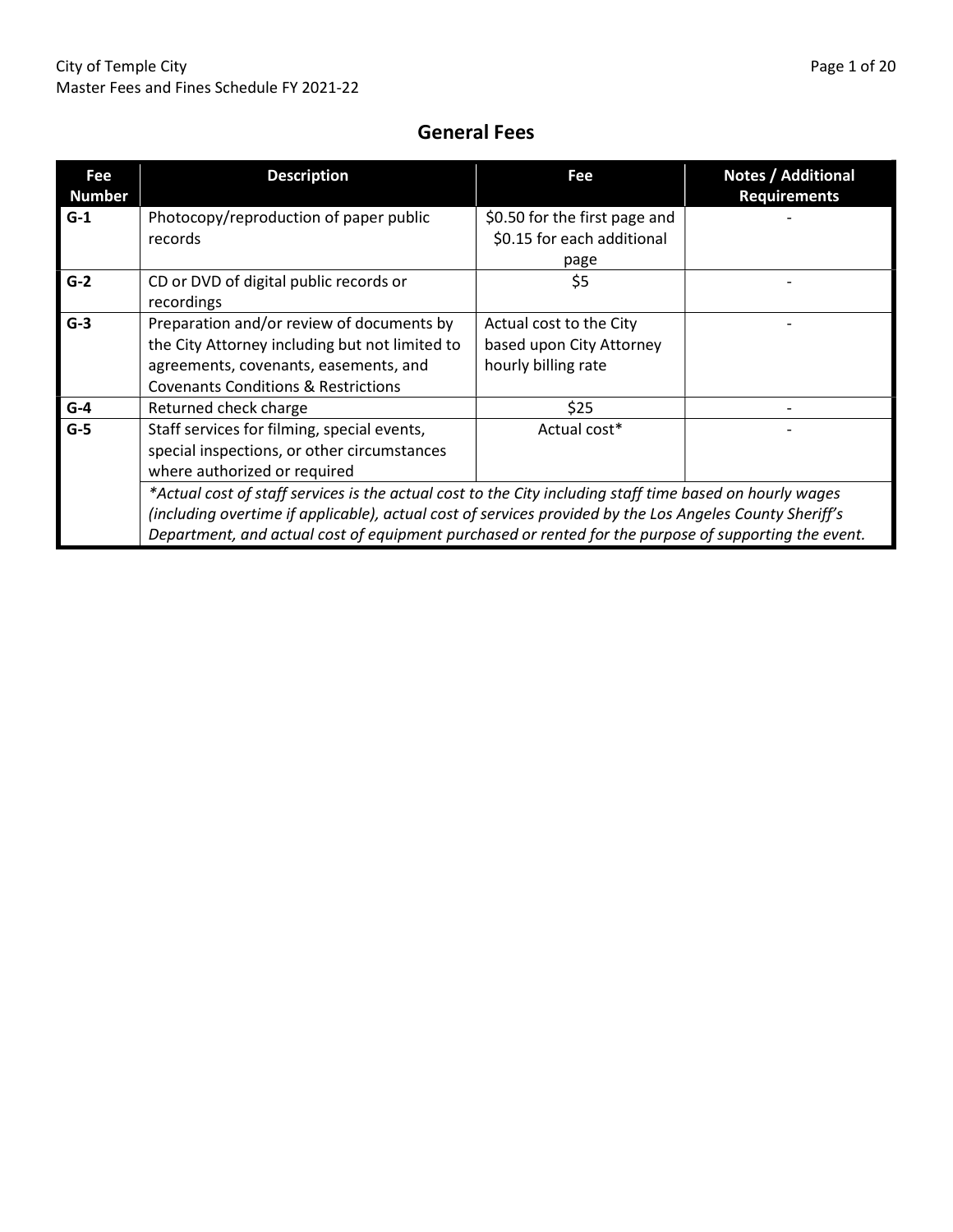#### Animal Control Fees

| Fee<br><b>Number</b> | <b>Description</b>                           | Fee  | Notes / Additional<br><b>Requirements</b> |
|----------------------|----------------------------------------------|------|-------------------------------------------|
| $A-1$                | Dog license, annual for altered dog          | \$20 |                                           |
| $A-2$                | Dog license, annual for altered dog, seniors | \$8  | Senior discount limited to                |
|                      | aged 65 and over                             |      | one dog per household                     |
| $A-3$                | Dog license, annual for unaltered dog        | \$60 |                                           |
| $A-4$                | Dog license delinquent fee for altered dog   | \$20 |                                           |
| $A-5$                | Dog license delinquent fee for altered dog,  | \$8  |                                           |
|                      | seniors aged 65 and over                     |      |                                           |
| $A-6$                | Dog license delinquent fee for unaltered dog | \$60 |                                           |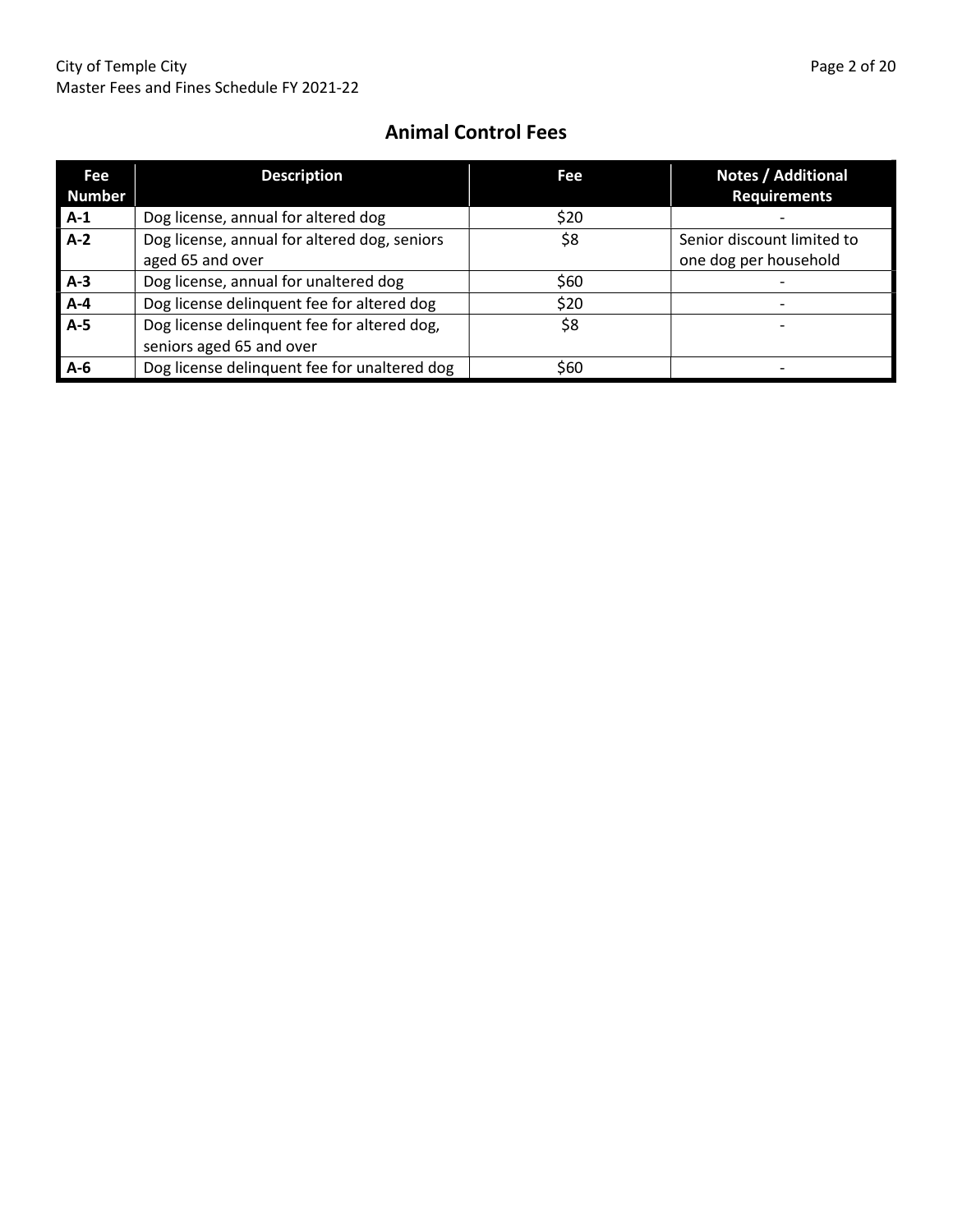| Fee<br><b>Number</b> | <b>Description</b>                                                                                   | Fee                                                                                                                          | Notes / Additional<br><b>Requirements</b>   |
|----------------------|------------------------------------------------------------------------------------------------------|------------------------------------------------------------------------------------------------------------------------------|---------------------------------------------|
| $B-1$                | Address assignment or change request                                                                 | \$225                                                                                                                        |                                             |
| $B-2$                | Building plan check, permits, inspections, and<br>related building services fees                     | 120% of fees established<br>by the County of Los<br>Angeles Department of<br>Public Works, as may be<br>amended from time to |                                             |
|                      |                                                                                                      | time                                                                                                                         |                                             |
| $B-3$                | Parks development fee                                                                                | \$500 per new dwelling<br>unit                                                                                               | See TCMC 9-5-2                              |
| $B-4$                | Sewer reconstruction fee, multiple family<br>residential projects<br>2 or 3 units<br>4 or more units | \$2,500 per unit<br>\$25,000 per project                                                                                     | See TCMC 6-2B and<br>Resolution No. 05-4374 |

## Building Services and Development Fees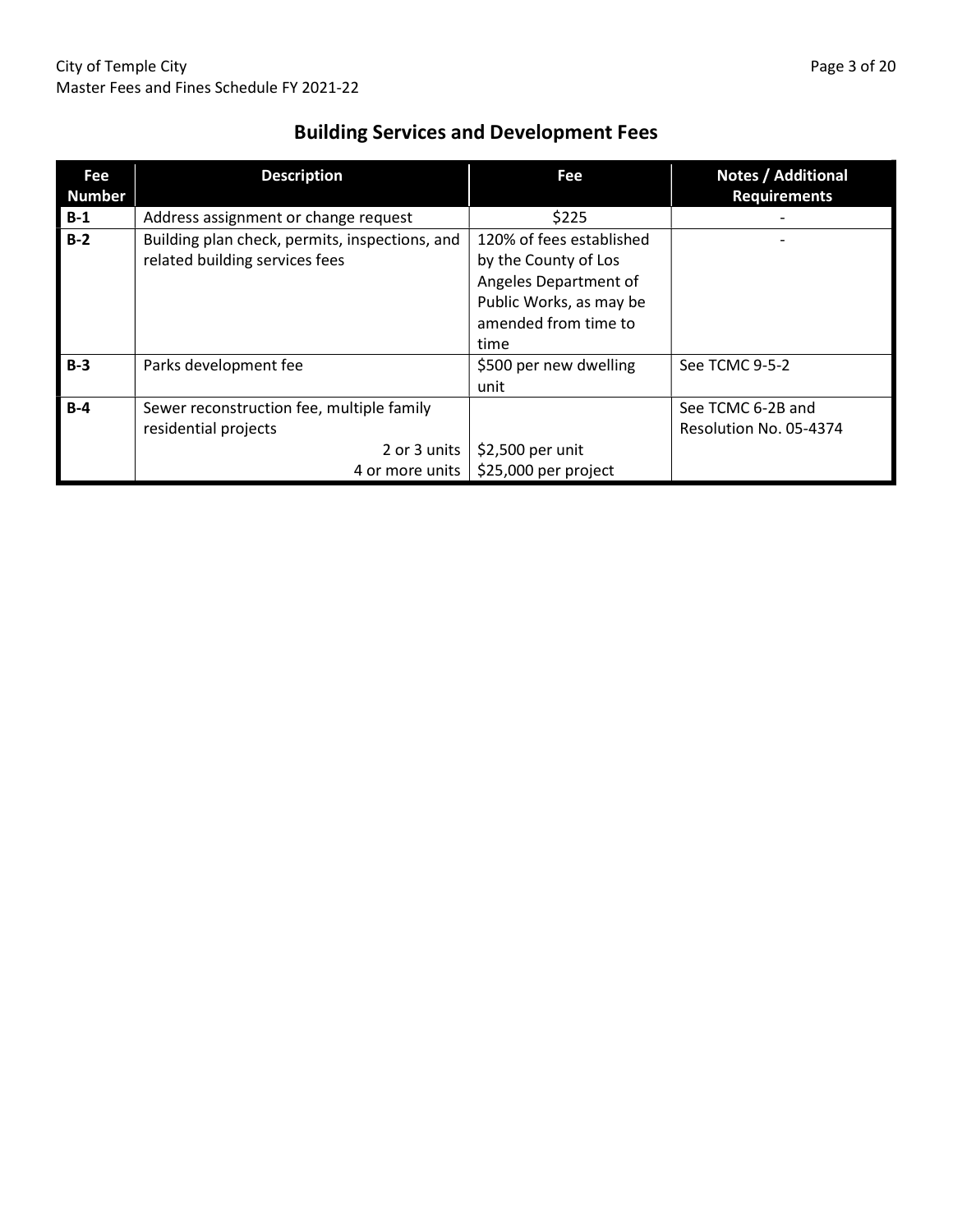#### Business License and Permit Fees

- License fees and permit fees listed below are annual fees due payable when the business application is submitted and annually thereafter, unless otherwise noted in the table. The initial license fee and permit fee payment is prorated quarterly for all license and permit types. Proration is calculated as a percentage of the fee based on when the business is initially licensed as follows: January 1 – March 31: 100%, April 1 – June 30: 75%, July 1 – September 30: 50%, October 1 – December 31: 25%
- Process fees listed below are one-time fees that are due payable when a business application is submitted. Process fees are required for new businesses and for any change to an existing business that requires a new application to be submitted, including but not limited to moving to a different location or a change of ownership.
- Other fees listed below are annual fees that are due payable when a business application is submitted and annually thereafter, unless otherwise noted. Background checks, when required for regulated businesses, are conducted annually by the Los Angeles County Sheriff's Department (LASD). Background checks are required for every business owner. Fees are set by the LASD and may change from time to time, and as such are not listed below. Background check fees are collected by the City and passed through to the LASD.

| Fee<br><b>Number</b> | <b>Description</b>                                                                                                     | <b>License Fee</b>                                | <b>Permit Fee</b>        | <b>Process</b><br>Fee    | <b>Notes/Other Fees</b>                |
|----------------------|------------------------------------------------------------------------------------------------------------------------|---------------------------------------------------|--------------------------|--------------------------|----------------------------------------|
| $BL-1$               | <b>Business not otherwise</b><br>specified herein:<br>professional, retail,<br>service, wholesale, or<br>manufacturing | \$77 plus \$8.45<br>per employee<br>and per owner |                          | \$328                    |                                        |
| $BL-2$               | <b>Business not otherwise</b><br>specified herein: out-of-<br>town                                                     | \$77                                              |                          | \$29                     |                                        |
| $BL-3$               | Independent service<br>provider, regulated, not<br>otherwise specified herein                                          | \$38                                              |                          | \$235                    | Background check fee per<br>owner-\$89 |
| <b>BL-4</b>          | Independent service<br>provider, unregulated, not<br>otherwise specified herein                                        | \$29                                              |                          | $\overline{\phantom{0}}$ |                                        |
|                      |                                                                                                                        |                                                   |                          |                          |                                        |
| $BL-5$               | Acupuncture<br>establishment                                                                                           | \$77                                              | \$26                     | \$535                    | Background check fee per<br>owner-\$89 |
| $BL-6$               | Advertising, billboard                                                                                                 | \$137                                             | $\overline{\phantom{a}}$ | \$328                    | Fees are per billboard                 |
| <b>BL-7</b>          | Advertising, distributor                                                                                               | \$97                                              | $\blacksquare$           | \$328                    |                                        |
| <b>BL-8</b>          | Advertising, vehicle                                                                                                   | \$42                                              | $\overline{\phantom{a}}$ | \$328                    |                                        |
| <b>BL-9</b>          | Auctioneer                                                                                                             | \$82                                              | $\overline{\phantom{a}}$ | \$328                    |                                        |
| <b>BL-10</b>         | Auto paint or repair shop                                                                                              | \$113                                             | $\overline{\phantom{a}}$ | \$328                    |                                        |
| <b>BL-11</b>         | Auto wash                                                                                                              | \$137                                             |                          | \$328                    |                                        |
| <b>BL-12</b>         | Auto wrecking                                                                                                          | \$275                                             | \$26                     | \$535                    | Background check fee per<br>owner-\$89 |
| <b>BL-13</b>         | <b>Baths</b>                                                                                                           | \$97                                              | \$50                     | \$535                    | Background check fee per<br>owner-\$89 |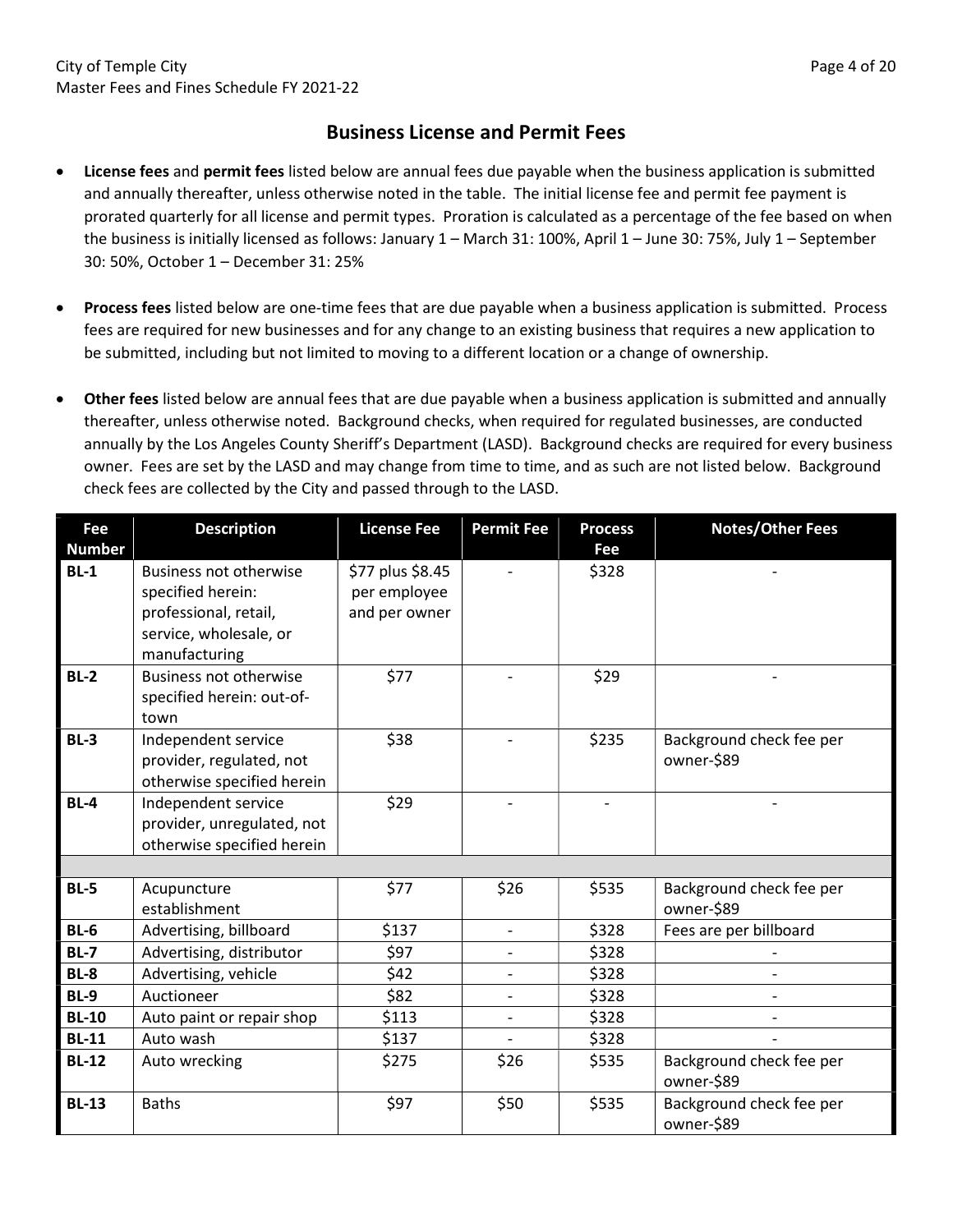#### City of Temple City Page 5 of 20 Master Fees and Fines Schedule FY 2021-22

| Fee           | <b>Description</b>                                                                                                                                                                                            | <b>License Fee</b>                                     | <b>Permit Fee</b> | <b>Process</b> | <b>Notes/Other Fees</b>                |
|---------------|---------------------------------------------------------------------------------------------------------------------------------------------------------------------------------------------------------------|--------------------------------------------------------|-------------------|----------------|----------------------------------------|
| <b>Number</b> |                                                                                                                                                                                                               |                                                        |                   | Fee            |                                        |
| <b>BL-14</b>  | <b>Beauty salon</b>                                                                                                                                                                                           | \$77                                                   | \$26              | \$535          | Background check fee per<br>owner-\$89 |
| <b>BL-15</b>  | Billiard, pool, or snooker<br>room                                                                                                                                                                            | \$148                                                  | \$100             | \$535          | Background check fee per<br>owner-\$89 |
| <b>BL-16</b>  | Bingo, traditional or<br>remote caller                                                                                                                                                                        | \$51                                                   |                   | \$328          |                                        |
| <b>BL-17</b>  | Boarding house, day<br>nursery, or home for the<br>aged<br>0-3 units                                                                                                                                          | no fee                                                 |                   | \$328          |                                        |
|               | 4 or more units                                                                                                                                                                                               | \$28 for 4 units<br>plus \$3.35 per<br>additional unit |                   |                |                                        |
| <b>BL-18</b>  | <b>Bowling alley</b>                                                                                                                                                                                          | \$97                                                   |                   | \$328          |                                        |
| <b>BL-19</b>  | <b>Bridal shop</b>                                                                                                                                                                                            | \$77 plus \$8.45<br>per employee<br>and per owner      | \$26              | \$535          | Background check fee per<br>owner-\$89 |
| <b>BL-20</b>  | Carnival/amusement ride,<br>primary or accessory                                                                                                                                                              | \$28 per day                                           | \$50              | \$29           |                                        |
| <b>BL-21</b>  | Christmas tree lot                                                                                                                                                                                            | \$77                                                   | \$50              | \$29           |                                        |
| <b>BL-22</b>  | Circus, primary business                                                                                                                                                                                      | \$97                                                   | \$76              | \$535          | Background check fee per<br>owner-\$89 |
| <b>BL-23</b>  | Circus, sideshow where<br>separate admission fee is<br>charged                                                                                                                                                | \$137 per day                                          | \$50              | \$535          | Background check fee per<br>owner-\$89 |
| <b>BL-24</b>  | Closing out sale (except<br>bankruptcy)                                                                                                                                                                       | \$97 per month                                         |                   | \$328          |                                        |
| <b>BL-25</b>  | Coin-operated games and<br>machines, establishment:<br>includes video games,<br>games of skill and science,<br>mechanical rides,<br>amusement machines, and<br>jukeboxes                                      | \$77 plus \$8.45<br>per employee<br>and per owner      | \$50              | \$328          |                                        |
| <b>BL-26</b>  | Coin-operated games and<br>machines, standalone<br>business selling or renting<br>machines: includes video<br>games, games of skill and<br>science, mechanical rides,<br>amusement machines, and<br>jukeboxes | \$28                                                   | \$50              | \$29           | All fees are per machine               |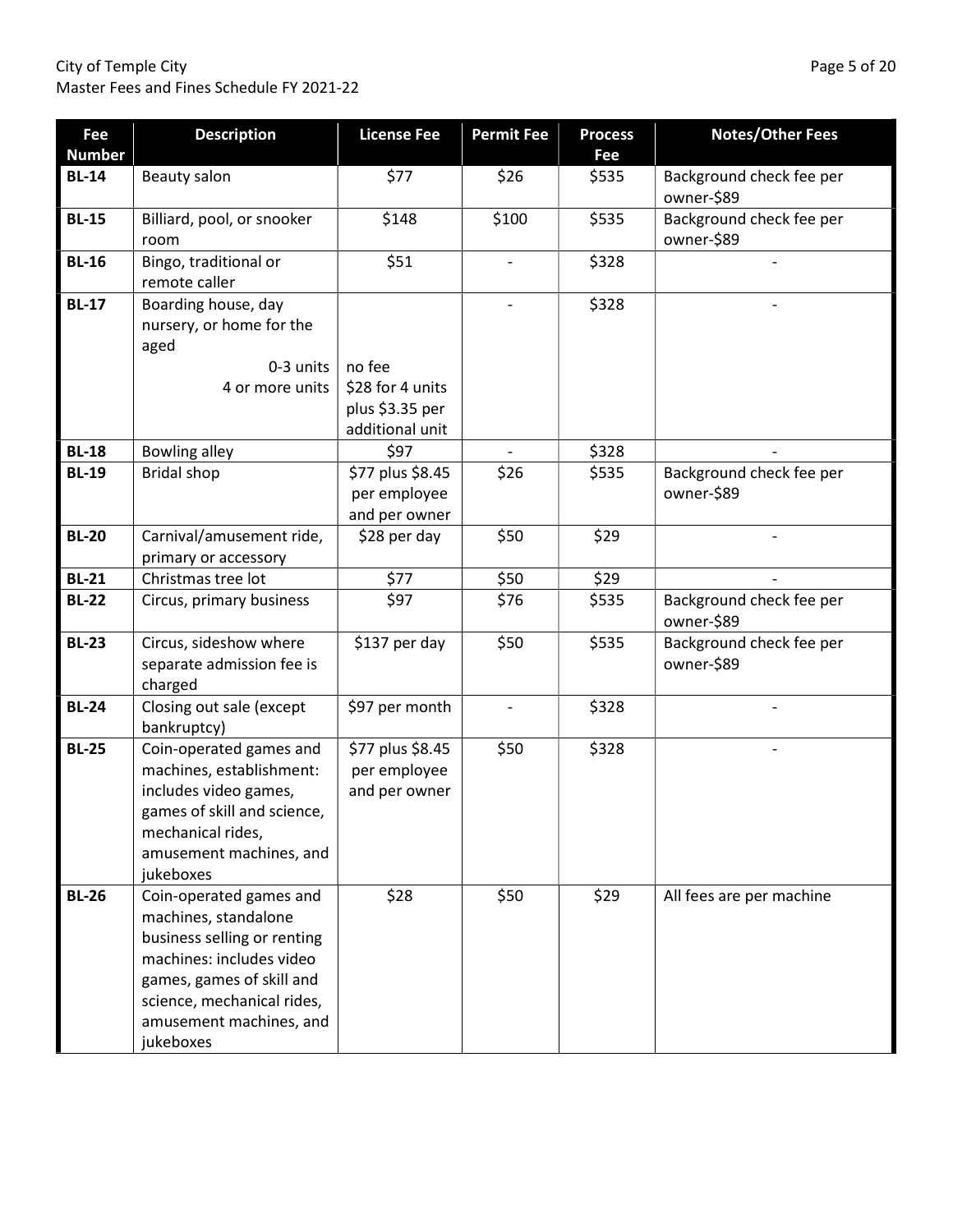#### City of Temple City **Page 6 of 20** Master Fees and Fines Schedule FY 2021-22

| Fee<br><b>Number</b> | <b>Description</b>                                                                                                                                                                           | <b>License Fee</b>                                | <b>Permit Fee</b> | <b>Process</b><br>Fee | <b>Notes/Other Fees</b>                |
|----------------------|----------------------------------------------------------------------------------------------------------------------------------------------------------------------------------------------|---------------------------------------------------|-------------------|-----------------------|----------------------------------------|
| <b>BL-27</b>         | Coin-operated games and<br>machines; incidental to<br>primary business: includes<br>video games, games of<br>skill and science,<br>mechanical rides,<br>amusement machines, and<br>jukeboxes | \$22                                              | \$50              | \$29                  | All fees are per machine               |
| <b>BL-28</b>         | Coin-operated vending or<br>service machines,<br>standalone business<br>selling or renting machines                                                                                          | \$28                                              |                   | \$29                  | All fees are per machine               |
| <b>BL-29</b>         | Coin-operated vending or<br>service machines,<br>incidental to primary<br>business (does not apply<br>to washers and dryers in a<br>Laundromat)                                              | \$22                                              |                   | \$29                  | All fees are per machine               |
| <b>BL-30</b>         | Cold storage                                                                                                                                                                                 | \$97                                              |                   | \$328                 |                                        |
| <b>BL-31</b>         | Contractor                                                                                                                                                                                   | \$88                                              |                   | \$29                  |                                        |
| <b>BL-32</b>         | Dance, annual                                                                                                                                                                                | \$550                                             | \$50 per<br>event | \$29                  |                                        |
| <b>BL-33</b>         | Dance, charity                                                                                                                                                                               | No fee                                            | \$50 per<br>event | \$29                  |                                        |
| <b>BL-34</b>         | Dance, single                                                                                                                                                                                | \$70                                              | \$50 per<br>event | \$29                  |                                        |
| <b>BL-35</b>         | Dance, youth                                                                                                                                                                                 | No fee                                            | \$50 per<br>event | \$29                  |                                        |
| <b>BL-36</b>         | Daycare, commercial                                                                                                                                                                          | \$77 plus \$8.45<br>per employee<br>and per owner |                   | \$328                 |                                        |
| <b>BL-37</b>         | Entertainment                                                                                                                                                                                | \$372                                             | \$100             | \$535                 | Background check fee per<br>owner-\$89 |
| <b>BL-38</b>         | Escort bureau                                                                                                                                                                                | \$467                                             | \$100             | \$535                 | Background check fee per<br>owner-\$89 |
| <b>BL-39</b>         | Exhibition or place of<br>amusement charging<br>admission                                                                                                                                    | \$137 per day                                     | \$50              | \$535                 | Background check fee per<br>owner-\$89 |
| <b>BL-40</b>         | Exhibition, small including<br>children's carnival rides<br>when conducted<br>incidental to another<br>licensed business                                                                     | \$28 per day                                      | \$50              | \$29                  |                                        |
| <b>BL-41</b>         | Explosives                                                                                                                                                                                   | \$207                                             | \$50              | \$535                 | Background check fee per<br>owner-\$89 |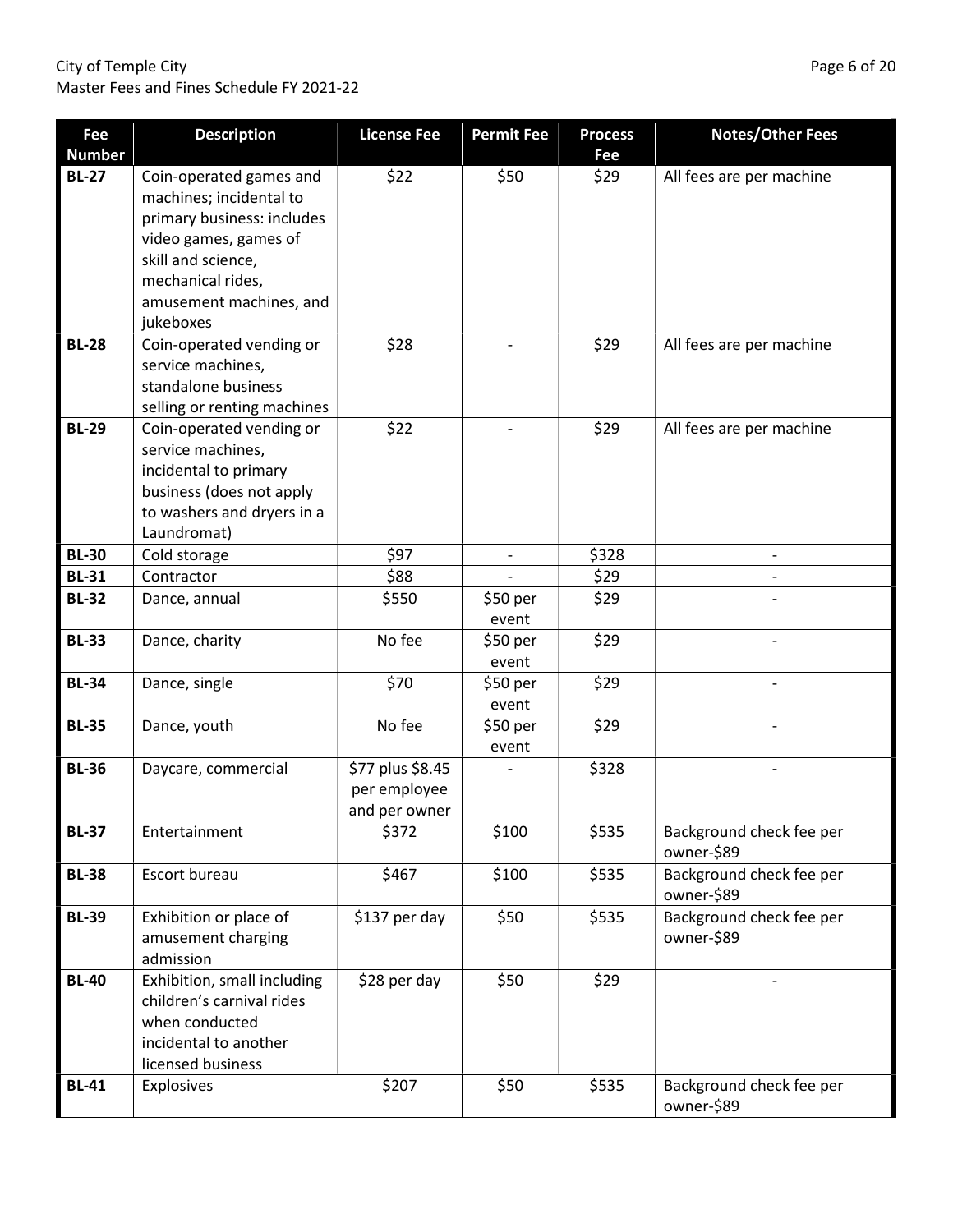City of Temple City Page 7 of 20 Master Fees and Fines Schedule FY 2021-22

| Fee<br><b>Number</b> | <b>Description</b>           | <b>License Fee</b> | <b>Permit Fee</b>        | <b>Process</b><br>Fee | <b>Notes/Other Fees</b>                |
|----------------------|------------------------------|--------------------|--------------------------|-----------------------|----------------------------------------|
| <b>BL-42</b>         | Filming, commercial          | \$149 per event    | \$172                    | \$29                  |                                        |
|                      |                              | and                |                          |                       |                                        |
|                      |                              | \$110 per day      |                          |                       |                                        |
| <b>BL-43</b>         | Filming, student or non-     |                    | $\overline{\phantom{a}}$ | $\blacksquare$        |                                        |
|                      | profit                       |                    |                          |                       |                                        |
| <b>BL-44</b>         | Firearms                     | \$77 plus \$8.45   | \$50                     | \$535                 | Background check fee per               |
|                      |                              | per employee       |                          |                       | owner-\$89                             |
|                      |                              | and per owner      |                          |                       |                                        |
| <b>BL-45</b>         | Fireworks                    |                    | \$50                     | \$29                  | Background check fee per<br>owner-\$89 |
| <b>BL-46</b>         | Fortune teller,              | \$550              | \$149                    | \$535                 | Background check fee per               |
|                      | establishment                |                    |                          |                       | owner-\$89                             |
| <b>BL-47</b>         | Fortune teller, individual   | \$38               |                          | \$235                 | Background check fee per<br>owner-\$89 |
| <b>BL-48</b>         | Handbill distributor         | \$88 per day       | $\overline{\phantom{a}}$ | \$328                 |                                        |
|                      |                              | per individual     |                          |                       |                                        |
| <b>BL-49</b>         | Home occupation              | \$66               | $\overline{\phantom{a}}$ | \$139                 |                                        |
| <b>BL-50</b>         | House mover                  | \$97               | $\overline{\phantom{a}}$ | \$29                  |                                        |
| <b>BL-51</b>         | Insurance company            |                    |                          |                       |                                        |
| <b>BL-52</b>         | Interchangeable fleet        | \$550 per          |                          | \$328                 |                                        |
|                      | license (representing one    | individual         |                          |                       |                                        |
|                      | company)                     |                    |                          |                       |                                        |
| <b>BL-53</b>         | Liquor store                 | \$77 plus \$8.45   | \$26                     | \$535                 | Background check fee per               |
|                      |                              | per employee       |                          |                       | owner-\$89                             |
|                      |                              | and per owner      |                          |                       |                                        |
| <b>BL-54</b>         | Massage establishment        | \$550              | \$497                    | \$535                 | Background check fee per               |
|                      |                              |                    |                          |                       | owner-\$89                             |
| <b>BL-55</b>         | Massage therapist            | \$275              | \$248                    | \$235                 | Background check fee per<br>owner-\$89 |
| <b>BL-56</b>         | Motel                        |                    |                          | \$328                 |                                        |
|                      | 0-3 units                    | no fee             |                          |                       |                                        |
|                      | 4 or more units              | \$28 for 4 units   |                          |                       |                                        |
|                      |                              | plus \$3.35 per    |                          |                       |                                        |
|                      |                              | additional unit    |                          |                       |                                        |
| <b>BL-57</b>         | Motor vehicle rental         | \$97               |                          | \$328                 |                                        |
| <b>BL-58</b>         | Nail salon including facials | \$77 plus \$8.45   | \$26                     | \$535                 | Background check fee per               |
|                      |                              | per employee       |                          |                       | owner-\$89                             |
|                      |                              | and per owner      |                          |                       |                                        |
| <b>BL-59</b>         | Non-profit organization      |                    |                          |                       |                                        |
| <b>BL-60</b>         | Outdoor display              | \$44               |                          | \$29                  |                                        |
| <b>BL-61</b>         | Pawnbroker                   | \$372              | \$100                    | \$535                 | Background check fee per               |
|                      |                              |                    |                          |                       | owner-\$89                             |
| <b>BL-62</b>         | Pumpkin lot                  | \$77               | \$50                     | \$29                  |                                        |
| <b>BL-63</b>         | Race track                   | \$275              | \$281                    | \$535                 | Background check fee per<br>owner-\$89 |
| <b>BL-64</b>         | Rendering plant              | \$275              | $\overline{\phantom{a}}$ | \$328                 |                                        |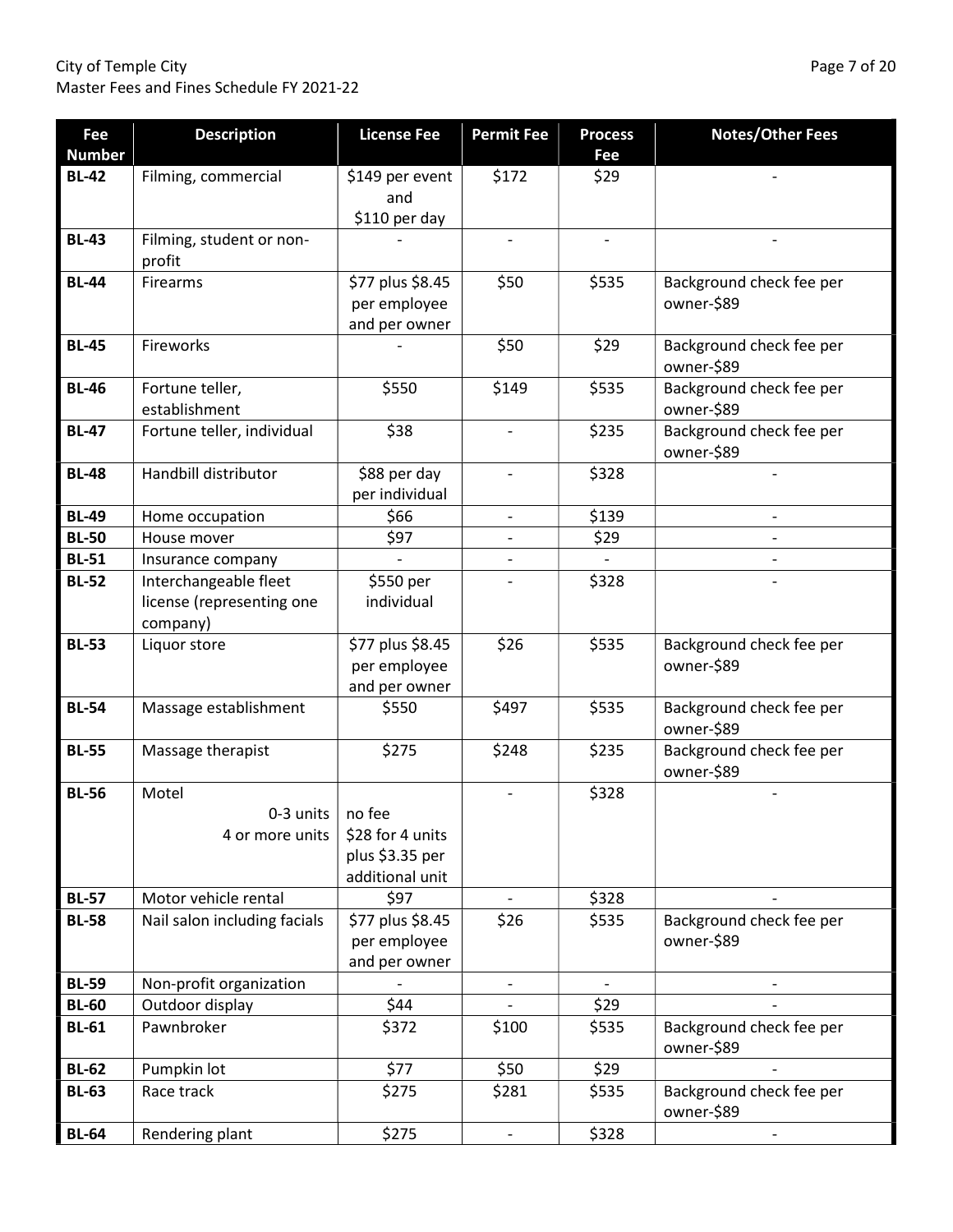City of Temple City Page 8 of 20 Master Fees and Fines Schedule FY 2021-22

| Fee                           | <b>Description</b>                  | <b>License Fee</b>                  | <b>Permit Fee</b> | <b>Process</b> | <b>Notes/Other Fees</b>                |
|-------------------------------|-------------------------------------|-------------------------------------|-------------------|----------------|----------------------------------------|
| <b>Number</b><br><b>BL-65</b> |                                     |                                     |                   | Fee            |                                        |
|                               | Rental, commercial                  | \$53 plus \$5.40<br>per unit over 4 |                   | \$328          |                                        |
|                               |                                     | units                               |                   |                |                                        |
| <b>BL-66</b>                  | Rental, residential                 |                                     |                   | \$139          | \$77 inspection fee                    |
|                               | 0-3 units                           | no fee                              |                   |                |                                        |
|                               | 4 or more units                     | \$27 for 4 units                    |                   |                |                                        |
|                               |                                     | plus \$2.80 per                     |                   |                |                                        |
|                               |                                     | additional unit                     |                   |                |                                        |
| <b>BL-67</b>                  | Rodeo                               | \$58 per day                        |                   | \$29           |                                        |
| <b>BL-68</b>                  | Salvage dealer                      | \$275                               | \$50              | \$535          | Background check fee per<br>owner-\$89 |
| <b>BL-69</b>                  | School, private                     | \$188                               |                   | \$328          |                                        |
| <b>BL-70</b>                  | Second business, same               |                                     |                   | \$328          | No license or permit fees              |
|                               | owner and same location             |                                     |                   |                | pursuant to TCMC 5-1B-2                |
|                               | as primary business                 |                                     |                   |                |                                        |
| <b>BL-71</b>                  | Secondhand dealer or junk<br>dealer | \$137                               | \$50              | \$535          | Background check fee per<br>owner-\$89 |
| <b>BL-72</b>                  | Shooting gallery                    | \$28                                | \$50              | \$535          | Background check fee per<br>owner-\$89 |
| <b>BL-73</b>                  | Solicitor, peddler, or              | \$97                                | \$26              | \$29           | Background check fee per               |
|                               | itinerant vendor (per               |                                     |                   |                | individual-\$89                        |
|                               | individual)                         |                                     |                   |                |                                        |
| <b>BL-74</b>                  | Sound truck                         | \$83                                |                   | \$29           |                                        |
| <b>BL-75</b>                  | Swimming pool, public               | \$97                                |                   | \$328          |                                        |
| <b>BL-76</b>                  | Temporary business                  | \$110 one-time<br>fee               |                   | \$29           |                                        |
| <b>BL-77</b>                  | Tobacco retailer                    | \$77 plus \$8.45                    | \$257             | \$328          |                                        |
|                               |                                     | per employee                        |                   |                |                                        |
| <b>BL-78</b>                  | Towing service                      | and per owner<br>\$77 plus \$8.45   | \$26              | \$535          | Background check fee per               |
|                               |                                     | per employee                        |                   |                | owner-\$89                             |
|                               |                                     | and per owner                       |                   |                |                                        |
| <b>BL-79</b>                  | Vehicle-based business              | \$77 plus \$8.45                    |                   | \$29           | Background check fee per               |
|                               |                                     | per vehicle                         |                   |                | driver-\$89                            |
| <b>BL-80</b>                  | Video games,                        | \$77 plus \$8.45                    | \$50              | \$328          |                                        |
|                               | establishment                       | per employee                        |                   |                |                                        |
|                               |                                     | and per owner                       |                   |                |                                        |
| <b>BL-81</b>                  | Waste collector                     | \$97                                | \$50              | \$29           |                                        |
| <b>BL-82</b>                  | Waste disposal facility             | \$467                               | \$50              | \$535          | Background check fee per<br>owner-\$89 |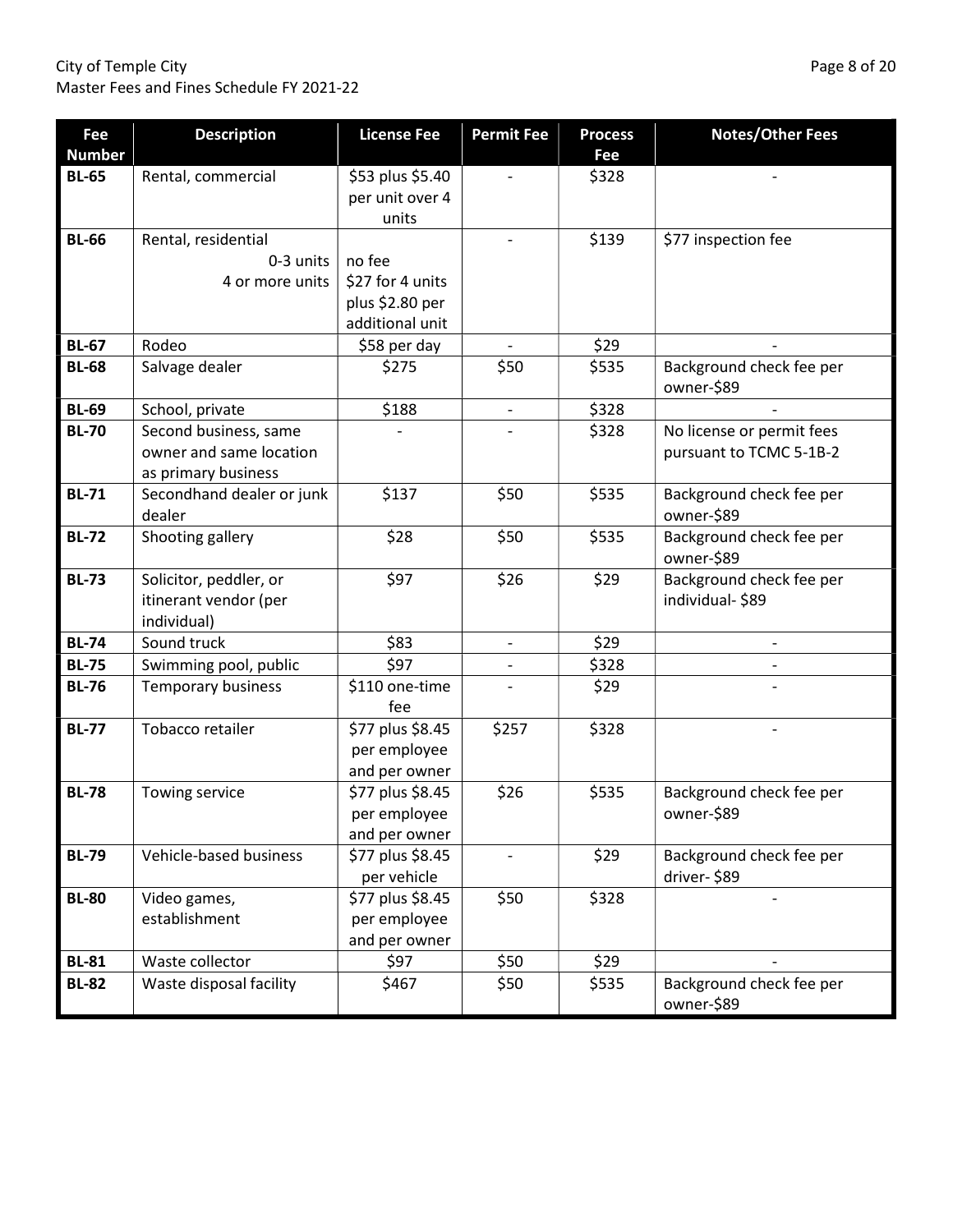#### Community Preservation Fees

| Fee<br><b>Number</b> | <b>Description</b>                                                                                                       | Fee   | <b>Notes / Additional</b><br><b>Requirements</b> |
|----------------------|--------------------------------------------------------------------------------------------------------------------------|-------|--------------------------------------------------|
| $CP-1$               | Inspection, additional inspections required<br>for abatement or correction of code violation<br>after initial inspection | \$48  | Pursuant to TCMC 1-2-0-3                         |
| $CP-2$               | Inspection, for code and condition<br>compliance where required by project<br>conditions of approval                     | \$48  |                                                  |
| $CP-3$               | Inspection, after recording of Substandard<br><b>Notice</b>                                                              | \$374 |                                                  |
| $CP-4$               | Inspection, vacant property                                                                                              | \$115 |                                                  |
| $CP-5$               | Shopping cart containment and retrieval plan<br>review                                                                   | \$411 |                                                  |
| $CP-6$               | Substandard Notice recordation on property<br>and removal from property, normal (10<br>business days)                    | \$171 |                                                  |
| $CP-7$               | Substandard Notice recordation on property<br>and removal from property, expedited (3<br>business days)                  | \$459 |                                                  |
| $CP-8$               | Vacant property registration filing                                                                                      | \$36  |                                                  |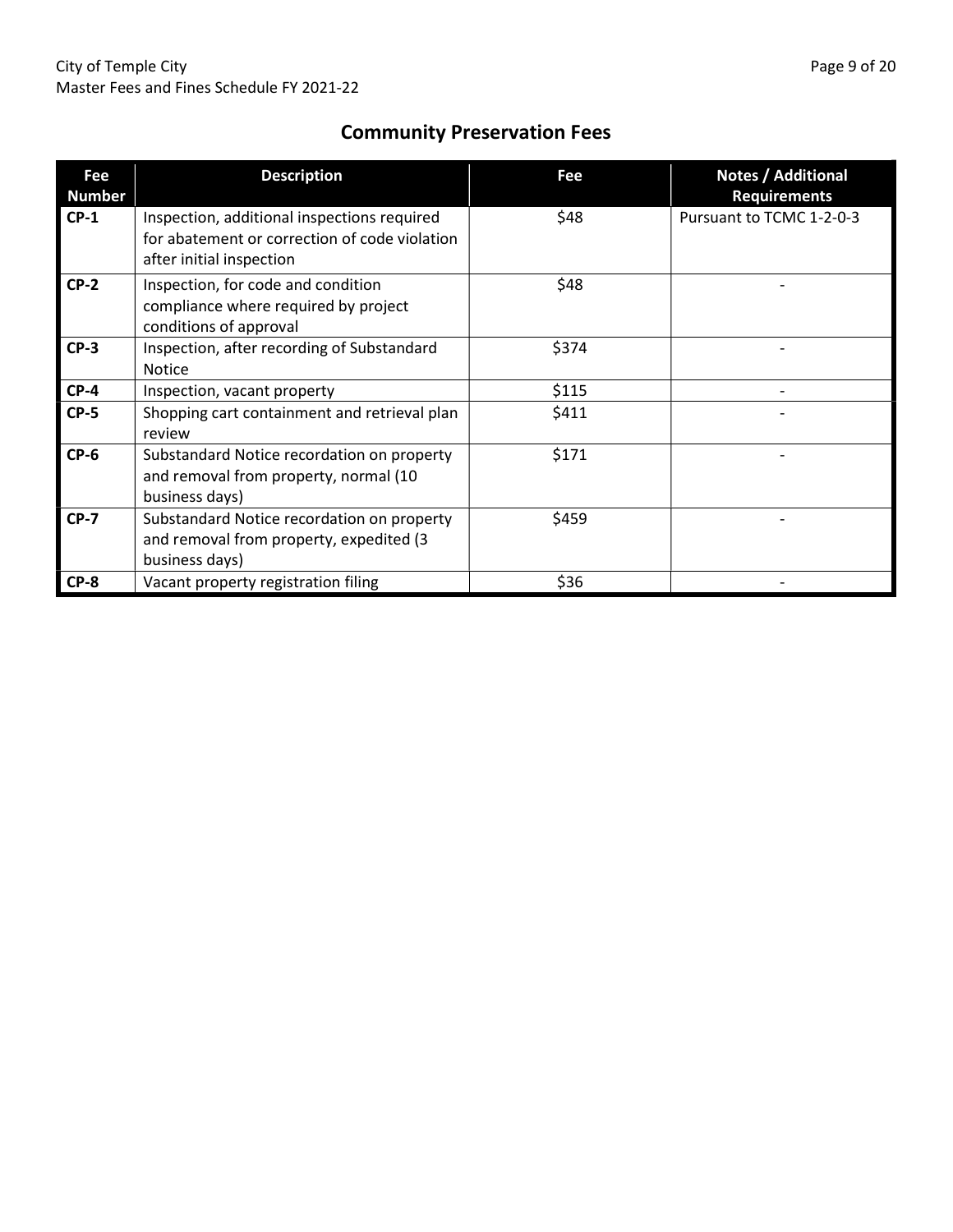#### Parking Permit Fees

 Applications to renew an annual overnight parking permit submitted after December 1 will be charged an expediting fee equal to annual overnight parking permit fee.

| Fee<br><b>Number</b> | <b>Description</b>                                                                                             | Fee, except for seniors<br>aged 65 and over | Fee for seniors aged 65 and<br>over |
|----------------------|----------------------------------------------------------------------------------------------------------------|---------------------------------------------|-------------------------------------|
| <b>PRK-1</b>         | Overnight parking permit, annual<br>(purchased January 1 - March 31)                                           | \$85                                        | \$63                                |
| <b>PRK-2</b>         | Overnight parking permit, annual pro-rated<br>for 2 <sup>nd</sup> quarter<br>(purchased April 1 - June 30)     | \$72                                        | \$54                                |
| <b>PRK-3</b>         | Overnight parking permit, annual pro-rated<br>for 3 <sup>rd</sup> quarter<br>(purchased July 1 - September 30) | \$56                                        | \$45                                |
| <b>PRK-4</b>         | Overnight parking permit, annual pro-rated<br>for $4th$ quarter<br>(purchased October 1 – December 31)         | \$43                                        | \$37                                |
| PRK-5                | Overnight parking permit, daily                                                                                | \$4                                         | \$4                                 |
| PRK-6                | Overnight parking permit, monthly or<br>conditional                                                            | \$36                                        | \$36                                |
| <b>PRK-7</b>         | Overnight parking permit appeal                                                                                | \$289                                       | \$289                               |
| PRK-8                | Overnight parking permit sticker<br>replacement or transfer to another vehicle                                 | \$22                                        | \$22                                |
| <b>PRK-9</b>         | Oversized vehicle permit<br>(pursuant to TCMC Title 3, Article A, Part 4)                                      | \$10 per 24-hour period                     | \$10 per 24-hour period             |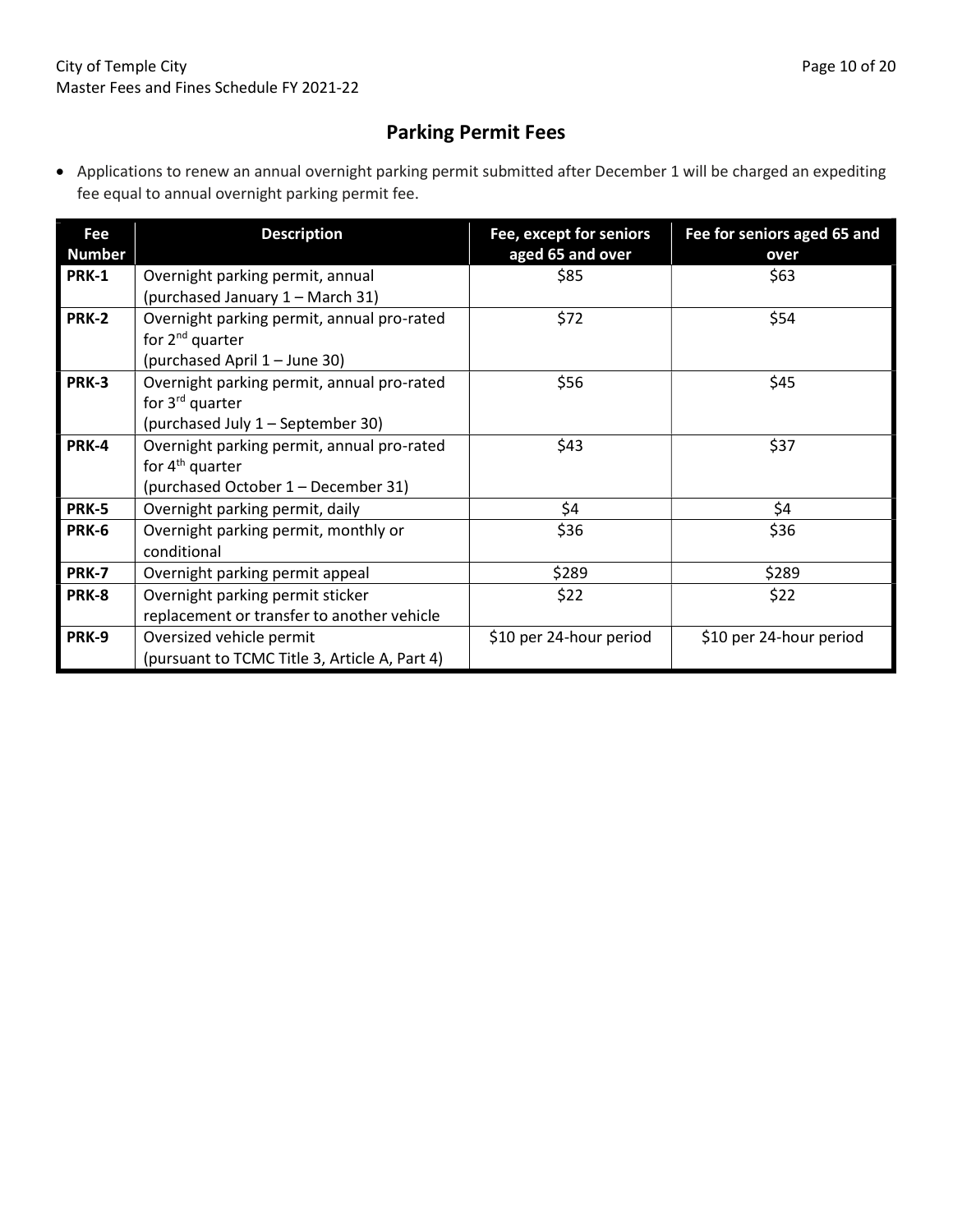#### Planning Services Fees

- All planning fees listed below are due payable in full at the time the application is submitted unless otherwise noted.
- An applicant-initiated modification to an approved entitlement is considered a new application, and the applicant shall pay the full fee applicable to a new application.
- Application fees cover the initial application submittal and two resubmittals due to changes in project design or additional information required to deem an application complete. An additional fee equal to 50 percent of the application fee shall be due payable at the time of a third resubmittal.

| Fee           | <b>Description</b>                                               | Fee                     | <b>Notes / Additional</b>     |
|---------------|------------------------------------------------------------------|-------------------------|-------------------------------|
| <b>Number</b> |                                                                  |                         | <b>Requirements</b>           |
| $PL-1$        | Appeal of Community Development Director                         | \$1,200                 |                               |
|               | decision                                                         |                         |                               |
| $PL-2$        | Appeal of Planning Commission decision                           | \$1,300                 |                               |
| PL-3          | California Environmental Quality Act,                            | \$104                   |                               |
|               | determination of exemption                                       |                         |                               |
| PL-4          | \$1,552<br>California Environmental Quality Act,                 |                         | Document may be prepared      |
|               | Negative Declaration or Mitigated Negative                       |                         | by staff or consultant at the |
|               | Declaration prepared by City staff                               |                         | discretion of the Community   |
|               |                                                                  |                         | Development Director          |
| <b>PL-5</b>   | California Environmental Quality Act,<br>Full cost of consultant |                         | Full amount due payable       |
|               | Negative Declaration or Mitigated Negative                       | contract plus 15%       | prior to commencement of      |
|               | Declaration prepared by consultant                               | administrative fee      | work by consultant            |
| <b>PL-6</b>   | California Environmental Quality Act,                            | Full cost of consultant |                               |
|               | <b>Environmental Impact Report</b>                               | contract plus 15%       | prior to commencement of      |
|               |                                                                  | administrative fee      | work by consultant            |
| PL-7          | Certificate of Compliance, 4 parcels or less                     | \$781                   |                               |
| PL-8          | Certificate of Compliance, 5 parcels or more                     | \$1,654                 |                               |
| PL-9          | <b>Conditional Use Permit</b>                                    | \$2,515                 |                               |
| <b>PL-10</b>  | Development Agreement                                            | \$7,625                 | Document preparation and      |
|               |                                                                  |                         | review by City Attorney       |
|               |                                                                  |                         | included in fee               |
| <b>PL-11</b>  | <b>General Plan Amendment</b>                                    | \$4,511                 |                               |
| <b>PL-12</b>  | Lot Combination/Consolidation                                    | \$2,985                 |                               |
| <b>PL-13</b>  | Lot Line Adjustment                                              | \$2,985                 |                               |
| <b>PL-14</b>  | Map, Final Parcel or Tract                                       | \$2,631                 | City Attorney review of       |
|               |                                                                  |                         | CC&Rs included in fee; see    |
|               |                                                                  |                         | public works fees for         |
|               |                                                                  |                         | additional engineering plan   |
|               |                                                                  |                         | check fee                     |
| <b>PL-15</b>  | Map, Tentative Parcel                                            | \$3,457                 | $\overline{a}$                |
| <b>PL-16</b>  | Map, Tentative Tract                                             | \$4,023                 |                               |
| <b>PL-17</b>  | Map, Tentative Map Modification                                  | \$1,892                 |                               |
| <b>PL-18</b>  | <b>Parking Concession Agreement</b>                              | \$5,528                 |                               |
| <b>PL-19</b>  | Planning Commission Interpretation                               | \$1,507                 |                               |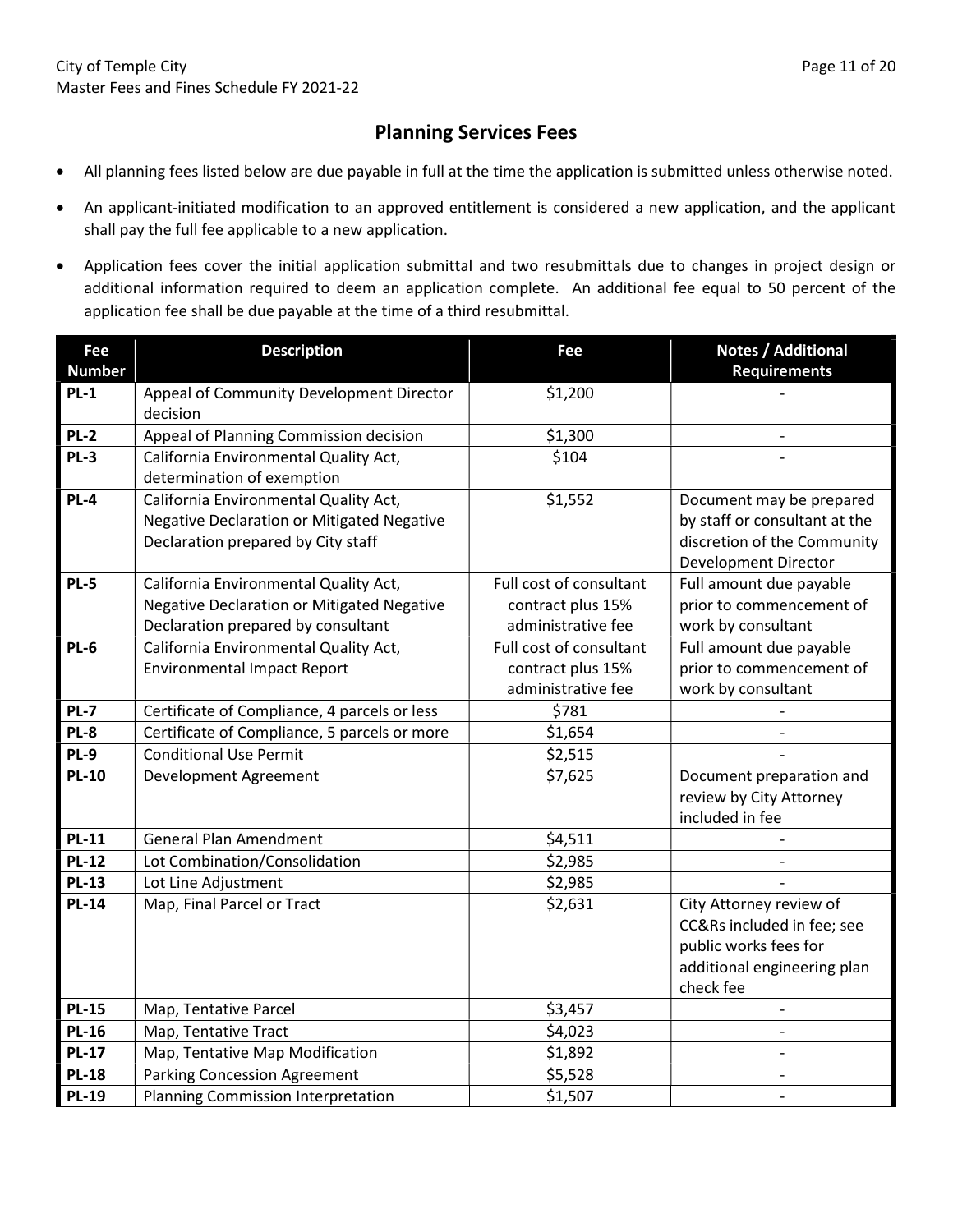#### City of Temple City **Page 12 of 20** Master Fees and Fines Schedule FY 2021-22

| Fee<br><b>Number</b> | <b>Description</b>                                                      | Fee     | Notes / Additional<br><b>Requirements</b>                                                                   |
|----------------------|-------------------------------------------------------------------------|---------|-------------------------------------------------------------------------------------------------------------|
| <b>PL-20</b>         | Public Convenience or Necessity Finding for<br>alcoholic beverage sales | \$830   | Fee applies only if finding is<br>not in conjunction with a<br><b>Conditional Use Permit</b><br>application |
| <b>PL-21</b>         | <b>Residential Planned Development</b>                                  | \$6,588 |                                                                                                             |
| <b>PL-22</b>         | Sign Permit                                                             | \$80    |                                                                                                             |
| <b>PL-23</b>         | Sign Permit, Temporary                                                  | \$31    |                                                                                                             |
| <b>PL-24</b>         | Sign Program                                                            | \$1,446 |                                                                                                             |
| <b>PL-25</b>         | Sign Program, street banners                                            | \$1,390 |                                                                                                             |
| <b>PL-26</b>         | Site Plan Review, Major                                                 | \$2062  |                                                                                                             |
| <b>PL-27</b>         | Site Plan Review, Minor                                                 | \$1,202 |                                                                                                             |
| <b>PL-28</b>         | <b>Temporary Use Permit</b>                                             | \$250   |                                                                                                             |
| <b>PL-29</b>         | Time extension for previously approved<br>application                   | \$350   |                                                                                                             |
| <b>PL-30</b>         | <b>Unattended Collection Box Permit</b>                                 | \$243   |                                                                                                             |
| <b>PL-31</b>         | Unattended Collection Box Permit, renewal                               | \$139   |                                                                                                             |
| <b>PL-32</b>         | Variance                                                                | \$2,856 |                                                                                                             |
| <b>PL-33</b>         | Zoning Code Amendment                                                   | \$5,833 |                                                                                                             |
| <b>PL-34</b>         | Zoning Map Amendment                                                    | \$4,775 |                                                                                                             |
| <b>PL-35</b>         | <b>Zoning Clearance</b>                                                 | \$367   |                                                                                                             |
| <b>PL-36</b>         | Zoning Clearance, over the counter                                      | \$47    |                                                                                                             |
| <b>PL-37</b>         | Minor Exception/Variance                                                | \$824   |                                                                                                             |
| <b>PL-38</b>         | <b>Pre-Application Review</b>                                           | \$966   |                                                                                                             |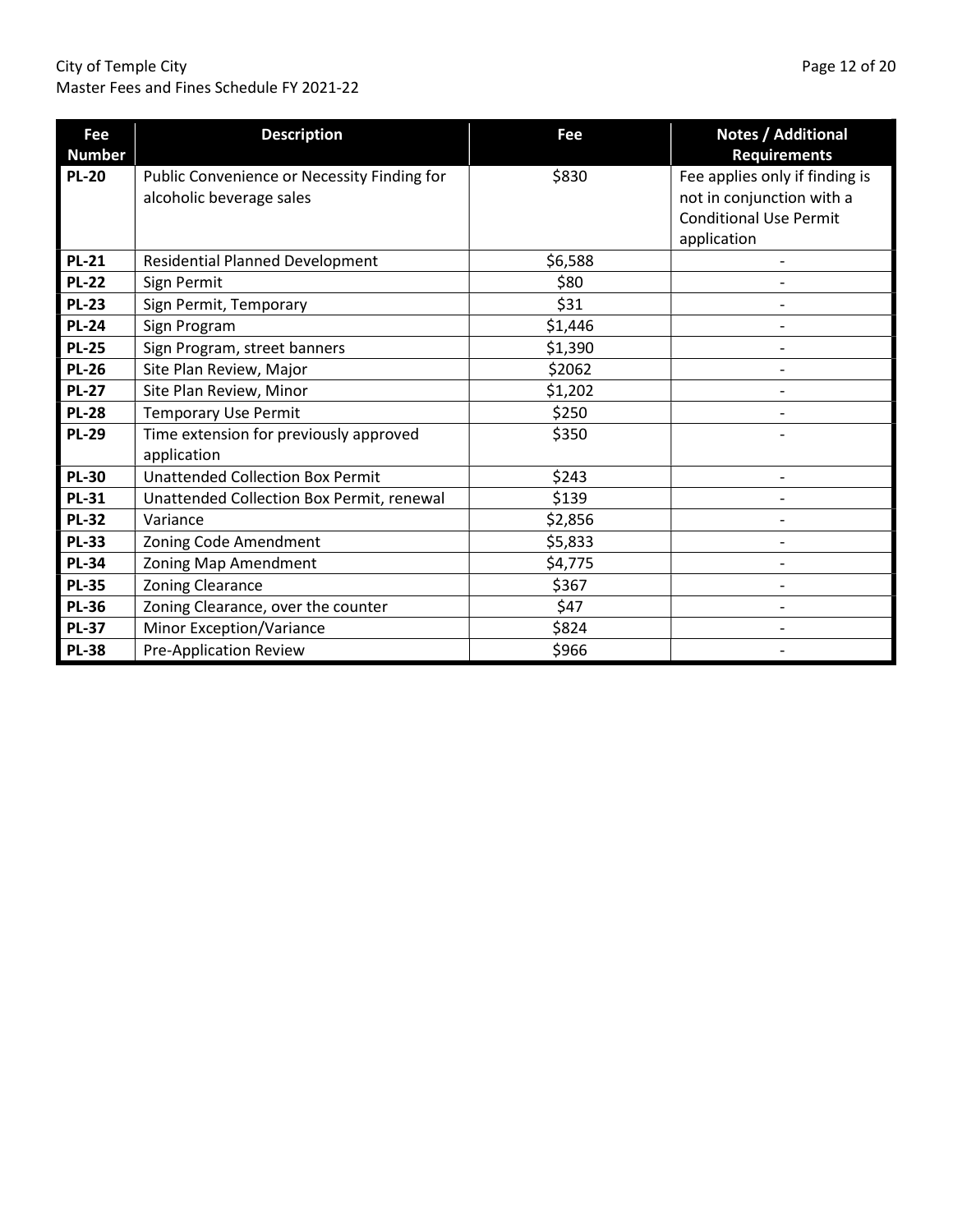## Public Works and Engineering Fees

| Fee           | <b>Description</b>                                                                                      | <b>Amount</b>                                                                                                                                          | Notes / Additional                               |  |  |
|---------------|---------------------------------------------------------------------------------------------------------|--------------------------------------------------------------------------------------------------------------------------------------------------------|--------------------------------------------------|--|--|
| <b>Number</b> |                                                                                                         |                                                                                                                                                        | <b>Requirements</b>                              |  |  |
| <b>PW-1</b>   | Encroachment or excavation permit,                                                                      | \$405 plus \$133 per day of                                                                                                                            | Full amount due payable                          |  |  |
|               | construction in the public right-of-way                                                                 | construction after the first                                                                                                                           | when permit is issued                            |  |  |
|               | (including but not limited to trenching, utility                                                        | day*                                                                                                                                                   | based on estimated project                       |  |  |
|               | cuts, pipe repair and installation, manholes,                                                           |                                                                                                                                                        | time                                             |  |  |
|               | curb and gutter, curb ramps, sidewalks,                                                                 |                                                                                                                                                        |                                                  |  |  |
|               | driveway approaches, and street paving and                                                              |                                                                                                                                                        |                                                  |  |  |
| <b>PW-2</b>   | resurfacing)                                                                                            |                                                                                                                                                        |                                                  |  |  |
|               | Encroachment permit, construction<br>operations in the public right-of-way                              | \$405 plus \$133 per day of                                                                                                                            | Full amount due payable<br>when permit is issued |  |  |
|               | (operation of construction equipment and                                                                | operations after the first<br>$day*$                                                                                                                   | based on estimated project                       |  |  |
|               | vehicles in the public right-of-way for                                                                 |                                                                                                                                                        | time                                             |  |  |
|               | construction on private property, including                                                             |                                                                                                                                                        |                                                  |  |  |
|               | but not limited to cranes, cement mixers, and                                                           |                                                                                                                                                        |                                                  |  |  |
|               | concrete pumps and booms)                                                                               |                                                                                                                                                        |                                                  |  |  |
|               | *For the above encroachment and excavation permit fees, the City Engineer is authorized to increase the |                                                                                                                                                        |                                                  |  |  |
|               | required permit fee and additional daily fee in any of the following circumstances:                     |                                                                                                                                                        |                                                  |  |  |
|               | The submitted plans and/or field conditions demonstrate a significant chance of impacts related         |                                                                                                                                                        |                                                  |  |  |
|               |                                                                                                         |                                                                                                                                                        |                                                  |  |  |
|               | ٠                                                                                                       | to grade, drainage, utilities, and/or infrastructure owned or maintained by other agencies<br>The project involves trenching exceeding 400 linear feet |                                                  |  |  |
|               | The project requires review and/or inspection of a traffic control plan                                 |                                                                                                                                                        |                                                  |  |  |
|               | Other similar projects that are expected to require more than one hour per day of inspection or         |                                                                                                                                                        |                                                  |  |  |
|               | City Engineer oversight                                                                                 |                                                                                                                                                        |                                                  |  |  |
|               | Such fee shall be increased based on the hourly personnel rate of \$125 per hour.                       |                                                                                                                                                        |                                                  |  |  |
| <b>PW-3</b>   | Encroachment permit, placement of objects                                                               | \$272                                                                                                                                                  |                                                  |  |  |
|               | or vehicles in the public right-of-way for a                                                            |                                                                                                                                                        |                                                  |  |  |
|               | limited term (including but not limited to                                                              |                                                                                                                                                        |                                                  |  |  |
|               | temporary storage containers and                                                                        |                                                                                                                                                        |                                                  |  |  |
|               | construction equipment or vehicles when not                                                             |                                                                                                                                                        |                                                  |  |  |
|               | in use)                                                                                                 |                                                                                                                                                        |                                                  |  |  |
| <b>PW-4</b>   | Encroachment permit, placement of objects                                                               | \$272 annually                                                                                                                                         |                                                  |  |  |
|               | in or over the public right-of-way with annual                                                          |                                                                                                                                                        |                                                  |  |  |
|               | renewal (including but not limited to news                                                              |                                                                                                                                                        |                                                  |  |  |
|               | racks, sidewalk dining areas, and awnings or                                                            |                                                                                                                                                        |                                                  |  |  |
|               | canopies extending over the public right-of-                                                            |                                                                                                                                                        |                                                  |  |  |
|               | way)                                                                                                    |                                                                                                                                                        |                                                  |  |  |
| <b>PW-5</b>   | Encroachment permit, plan check: required in                                                            | \$142 per hour                                                                                                                                         | Minimum \$142 deposit                            |  |  |
|               | addition to permit fee for any encroachment                                                             |                                                                                                                                                        | required prior to review;                        |  |  |
|               | permit requiring plan check as determined by                                                            |                                                                                                                                                        | additional deposit may be                        |  |  |
|               | the City Engineer                                                                                       |                                                                                                                                                        | required at the discretion                       |  |  |
|               |                                                                                                         |                                                                                                                                                        | of the City Engineer for                         |  |  |
|               |                                                                                                         |                                                                                                                                                        | projects that are expected                       |  |  |
|               |                                                                                                         |                                                                                                                                                        | to require more than one                         |  |  |
|               |                                                                                                         |                                                                                                                                                        | hour of review                                   |  |  |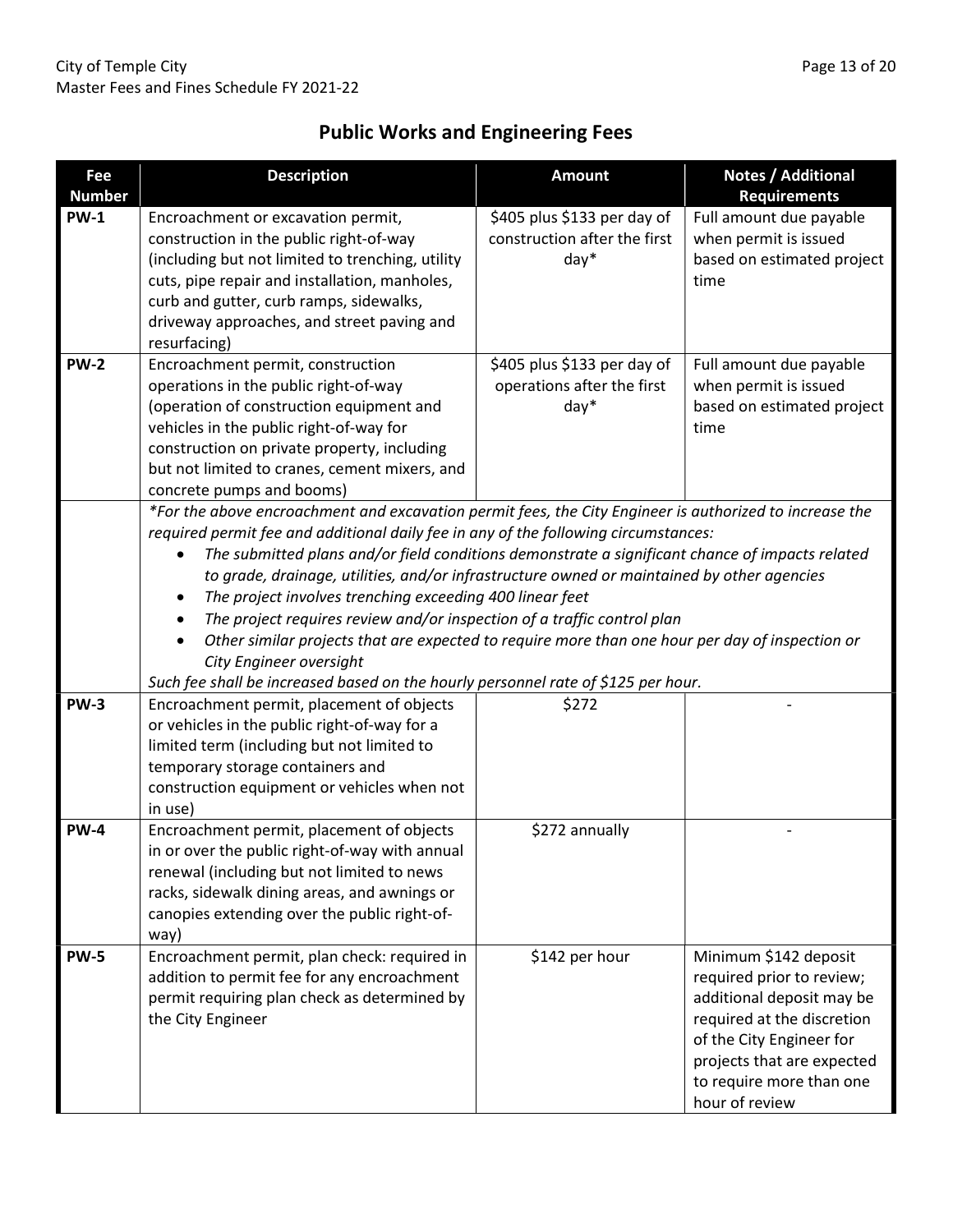#### City of Temple City **Page 14 of 20** Master Fees and Fines Schedule FY 2021-22

| Fee<br><b>Number</b> | <b>Description</b>                                       | <b>Amount</b>                                                                              | <b>Notes / Additional</b><br><b>Requirements</b>                          |
|----------------------|----------------------------------------------------------|--------------------------------------------------------------------------------------------|---------------------------------------------------------------------------|
| <b>PW-6</b>          | Encroachment permit, transportation of<br>oversized load | \$223                                                                                      |                                                                           |
| <b>PW-7</b>          | Telecommunications permit                                | \$1,004                                                                                    | Application processing fee,<br>in addition to<br>encroachment permit fees |
| <b>PW-8</b>          | Final map review, tract or parcel                        | Actual cost as billed by<br>City's consultant plus<br>21.3% administrative<br>overhead fee | \$500 deposit required prior<br>to review                                 |
| <b>PW-9</b>          | Vacation of public right-of-way                          | \$8,036                                                                                    |                                                                           |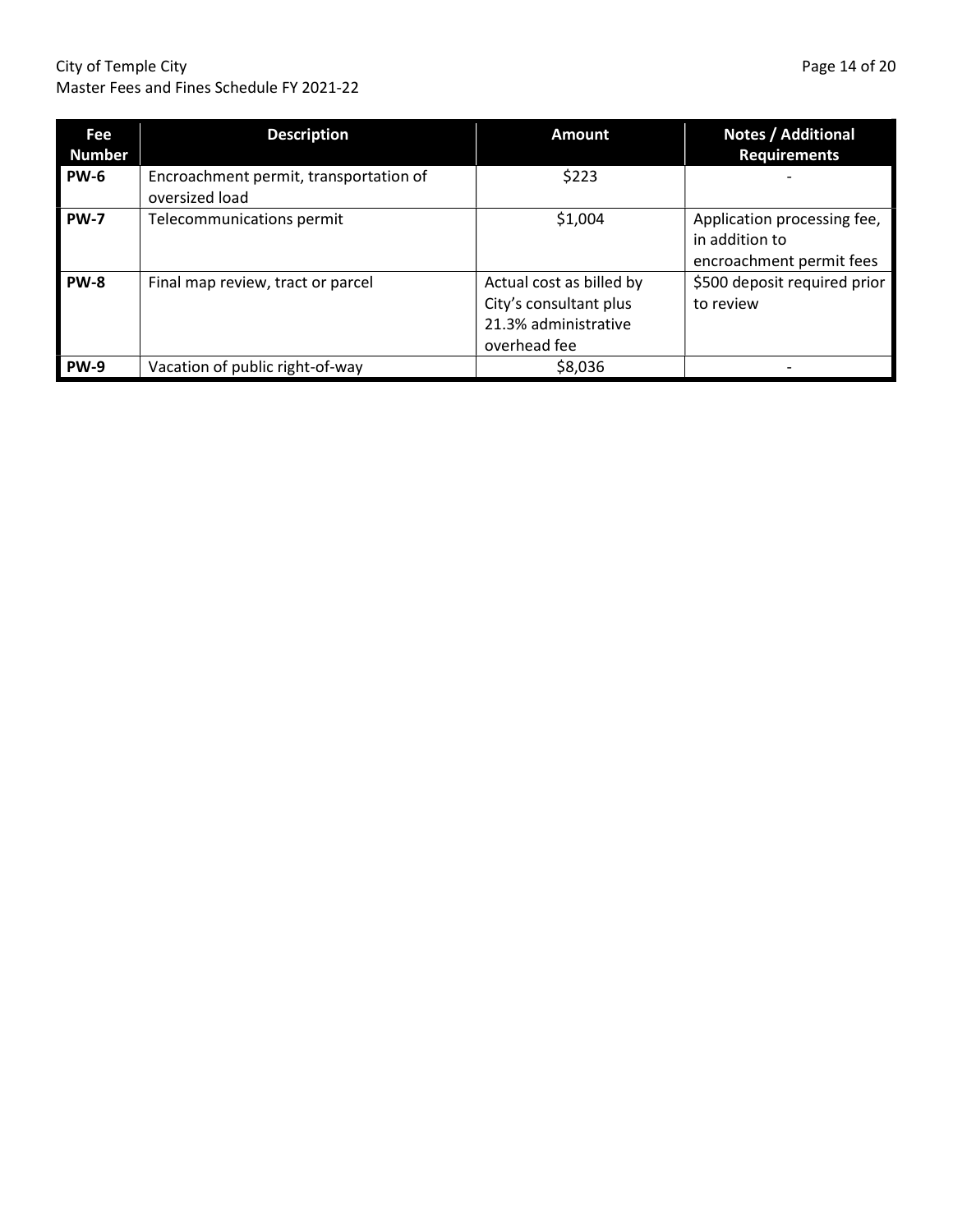## Public Safety Fees

| Fee<br><b>Number</b> | <b>Description</b>                                                   | Fee   | Notes / Additional<br><b>Requirements</b> |
|----------------------|----------------------------------------------------------------------|-------|-------------------------------------------|
| <b>PS-1</b>          | Curb painting, request                                               | \$203 |                                           |
| <b>PS-2</b>          | Curb painting, installation or removal                               | \$214 |                                           |
| $PS-3$               | Curb painting, annual maintenance                                    | \$107 |                                           |
| <b>PS-4</b>          | Special event permit                                                 | \$635 |                                           |
| <b>PS-5</b>          | Street banner permit                                                 | \$439 |                                           |
| <b>PS-6</b>          | Street closure permit                                                | \$580 |                                           |
| <b>PS-7</b>          | Vehicle impound fee                                                  | \$148 |                                           |
| <b>PS-8</b>          | Vehicle inspection for correctable violation                         | \$21  |                                           |
| <b>PS-9</b>          | Verification of disabled person placard for<br>correctable violation | \$26  |                                           |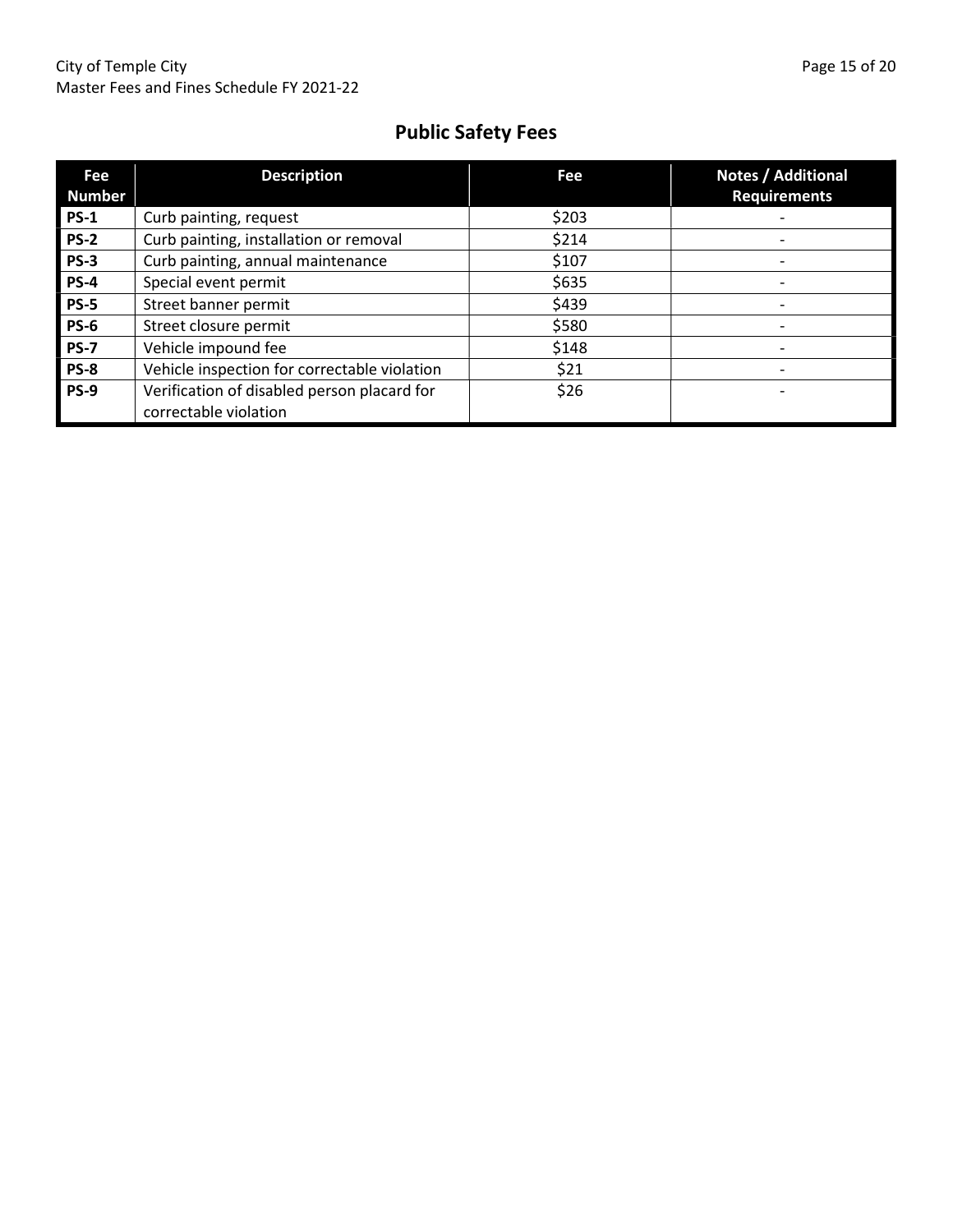#### Parks and Recreation Facilities Fees

| Fee<br><b>Number</b> | <b>Description</b>                                                                                | <b>Amount</b>                                                 | <b>Security</b><br><b>Deposit</b> |
|----------------------|---------------------------------------------------------------------------------------------------|---------------------------------------------------------------|-----------------------------------|
|                      |                                                                                                   |                                                               | <b>Required</b>                   |
| <b>PRF-1</b>         | Athletic fields, use of soccer fields and<br>baseball diamonds                                    | No fee                                                        | \$500                             |
| <b>PRF-2</b>         | Athletic fields, use of lights                                                                    | \$10 per hour                                                 |                                   |
| PRF-3                | Community Center, meeting with less than                                                          | \$25 per use                                                  | \$100                             |
|                      | 25 persons hosted by local non-profit                                                             |                                                               |                                   |
|                      | organization* for up to 4 hours (Camellia,                                                        |                                                               |                                   |
|                      | Acorn 1, 2)                                                                                       |                                                               |                                   |
|                      | *Local non-profit organization must have 501 status with a permanent mailing address or permanent |                                                               |                                   |
|                      | meeting location in Temple City, or more than half of its members must be Temple City residents.  |                                                               |                                   |
| PRF-4                | Community Center, meeting/assembly with                                                           | \$25 for the first hour and                                   | \$200                             |
|                      | up to 50 persons (Camellia, Acorn, Live Oak                                                       | \$12 for each additional hour                                 |                                   |
|                      | 2)                                                                                                |                                                               |                                   |
| <b>PRF-5</b>         | Community Center, meeting/assembly with                                                           | \$35 for the first hour and                                   | \$200                             |
|                      | 51-75 persons (Live Oak 2, Acorn 1&2)                                                             | \$18 for each additional hour                                 |                                   |
| PRF-6                | Community Center, meeting/assembly with                                                           | \$70 for the first hour and                                   | \$200                             |
|                      | 76-200 persons (1/2 Auditorium, Live Oak 1,                                                       | \$35 for each additional hour                                 |                                   |
|                      | 3, 1&2, 2&3                                                                                       |                                                               |                                   |
| <b>PRF-7</b>         | Community center, meeting/assembly with                                                           | \$125 for the first hour and                                  | \$200                             |
|                      | 201-300 persons (Full Auditorium, Live Oak 1,                                                     | \$50 for each additional hour                                 |                                   |
|                      | 283)                                                                                              |                                                               |                                   |
| PRF-8                | Community Center, dining with less than 125                                                       | \$70 for the first hour and                                   | \$500                             |
|                      | persons (1/2 Auditorium, Live Oak 1, 2, 1&2,                                                      | \$35 for each additional hour                                 |                                   |
|                      | 283)                                                                                              |                                                               |                                   |
| PRF-9                | Community Center, dining with 125-240                                                             | \$125 for the first hour and<br>\$50 for each additional hour | \$500                             |
| <b>PRF-10</b>        | persons (Full Auditorium, Live Oak 1, 2&3)                                                        |                                                               |                                   |
| <b>PRF-11</b>        | Community Center, kitchen<br>Community Center, PA system                                          | \$50 per use<br>\$25 per use                                  |                                   |
| <b>PRF-12</b>        | Community Center, staffing (fee applies if                                                        | \$40 per hour                                                 |                                   |
|                      | staff is not otherwise assigned to the event                                                      |                                                               |                                   |
|                      | and for all events over 300 people)                                                               |                                                               |                                   |
| <b>PRF-13</b>        | Community Center, stage                                                                           | \$50 per use                                                  |                                   |
| <b>PRF-14</b>        | Live Oak Park Annex, meeting/assembly with                                                        | \$25 for the first hour and                                   | \$200                             |
|                      | less than 50 persons                                                                              | \$12 for each additional hour                                 |                                   |
| <b>PRF-15</b>        | Live Oak Park Annex, dining with less than 50                                                     | \$70 for the first hour and<br>\$500                          |                                   |
|                      | persons                                                                                           | \$35 for each additional hour                                 |                                   |
| <b>PRF-16</b>        | Outdoor areas at Live Oak Park or Temple                                                          | \$100<br>\$40 per hour                                        |                                   |
|                      | City Park not covered by other fees                                                               |                                                               |                                   |
| <b>PRF-17</b>        | Performing Arts Pavilion                                                                          | \$300<br>\$40 per hour                                        |                                   |
|                      |                                                                                                   |                                                               |                                   |
|                      |                                                                                                   |                                                               |                                   |
| <b>PRF-18</b>        | Picnic shelter, small or 1/2 of large shelter                                                     | \$100<br>\$75 per day                                         |                                   |
| <b>PRF-19</b>        | Picnic shelter, large                                                                             | \$125 per day                                                 | \$100                             |
| <b>PRF-20</b>        | Tennis court, use by Temple City organization                                                     | No fee                                                        |                                   |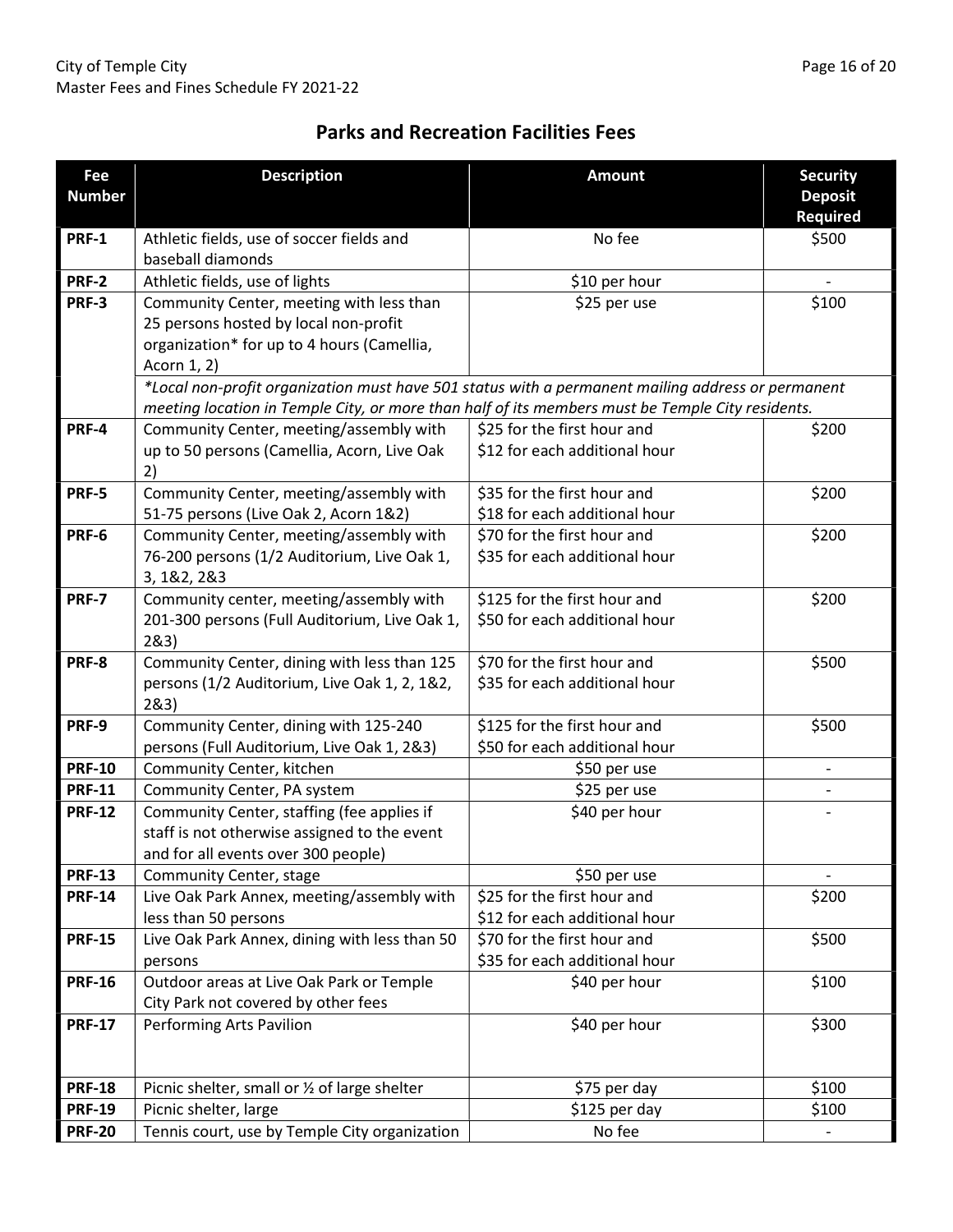#### City of Temple City **Page 17 of 20** Master Fees and Fines Schedule FY 2021-22

| Fee<br><b>Number</b> | <b>Description</b>                                   | Amount                 | <b>Security</b><br><b>Deposit</b><br><b>Required</b> |
|----------------------|------------------------------------------------------|------------------------|------------------------------------------------------|
| $PRF-21$             | Tennis court, use by non-Temple City<br>organization | \$5 per hour per court | $\overline{\phantom{0}}$                             |
| <b>PRF-22</b>        | Tennis court, private lessons                        | \$5 per hour per court | $\overline{\phantom{0}}$                             |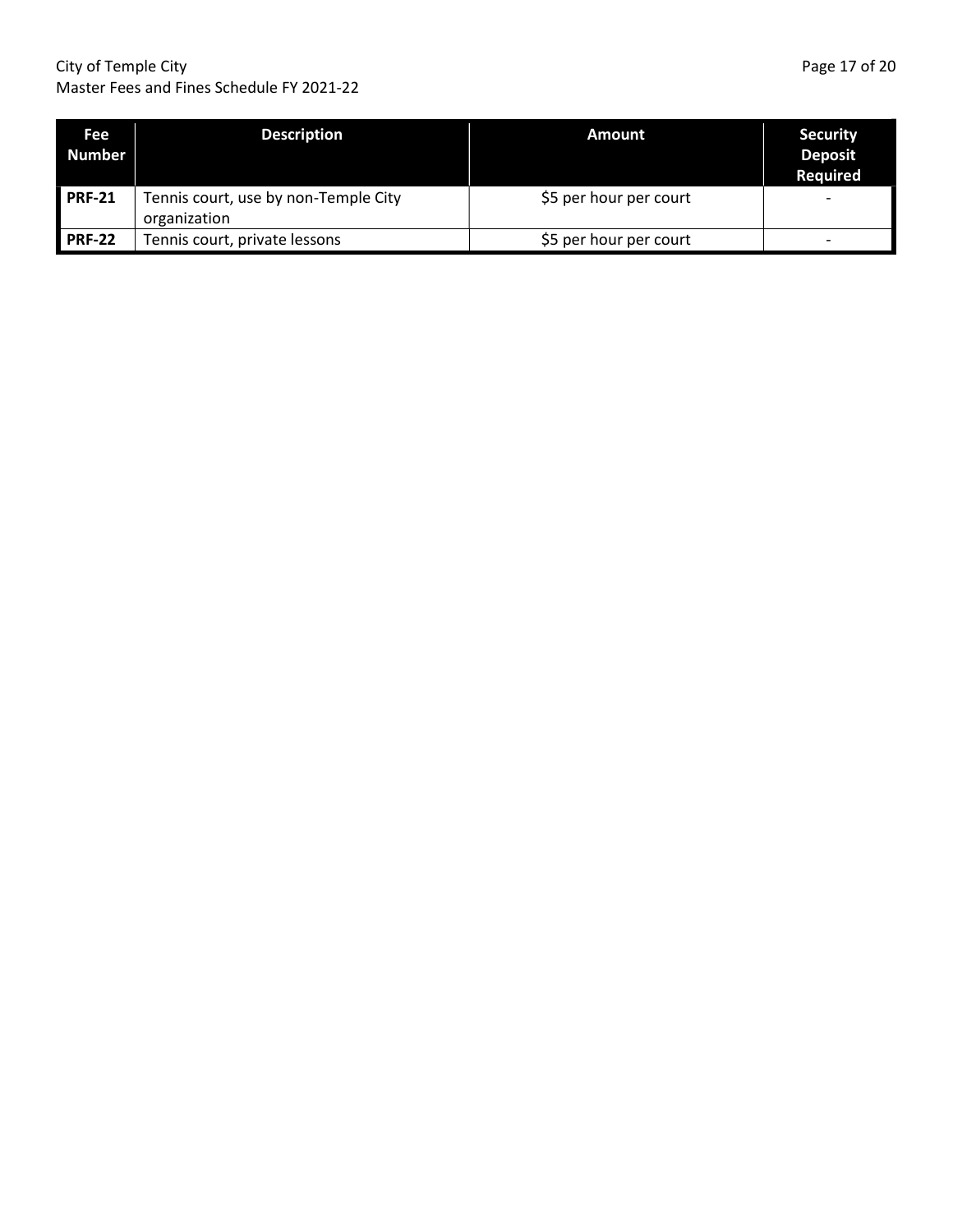#### Parks and Recreation Program Fees

| Fee<br><b>Number</b> | <b>Description</b>                                                                                         | <b>Amount</b>                  |  |
|----------------------|------------------------------------------------------------------------------------------------------------|--------------------------------|--|
| <b>PRP-1</b>         | Basketball, adult                                                                                          | \$350                          |  |
| <b>PRP-2</b>         | Basketball, mini                                                                                           | \$75                           |  |
| <b>PRP-3</b>         | Basketball, summer                                                                                         | \$100                          |  |
| <b>PRP-4</b>         | Basketball, winter                                                                                         | \$125                          |  |
| <b>PRP-5</b>         | Camp-A-Palooza                                                                                             | \$75 per family (up to 4) \$10 |  |
|                      |                                                                                                            | add/person                     |  |
| <b>PRP-6</b>         | Car show entry                                                                                             | \$30                           |  |
| <b>PRP-7</b>         | Craft booth entry                                                                                          | \$25                           |  |
| PRP-8                | Dance Camp                                                                                                 | \$100                          |  |
| PRP-9                | Day Camp (full day summer, sports and holiday)                                                             | \$25 per day                   |  |
| <b>PRP-10</b>        | Excursions, administrative fee                                                                             | \$10                           |  |
| <b>PRP-11</b>        | Fee and charge classes, administrative fee                                                                 | \$10                           |  |
| <b>PRP-12</b>        | Flag Football, youth                                                                                       | \$70                           |  |
| <b>PRP-13</b>        | Late pickup fee (child is picked up late from youth program)                                               | \$5 for every 15 minutes       |  |
| <b>PRP-14</b>        | <b>Little STARS</b>                                                                                        | \$90                           |  |
| <b>PRP-15</b>        | Mini Sports (t-ball, hardball, soccer, flag football)                                                      | \$65                           |  |
| <b>PRP-16</b>        | Mini Sports Camp, 2 weeks                                                                                  | \$25                           |  |
| <b>PRP-17</b>        | Mini Sports Camp, 8 weeks                                                                                  | \$80                           |  |
| <b>PRP-18</b>        | Soccer, youth                                                                                              | \$70                           |  |
| <b>PRP-19</b>        | Special programs (events and activities with no specified fee)                                             | Actual cost per person*        |  |
|                      | *Actual cost per person is calculated by dividing the estimated cost of all supplies and equipment for the |                                |  |
|                      | event, activity, or program (not including personnel costs) by the expected number of participants         |                                |  |
| <b>PRP-20</b>        | STARS Club, administrative fee                                                                             | \$10                           |  |
| <b>PRP-21</b>        | STARS Club, school year                                                                                    | \$350/session, \$120/month     |  |
| <b>PRP-22</b>        | STARS Club, summer (5 week session)                                                                        | \$250                          |  |
| <b>PRP-23</b>        | SuperSTARS dance/drill/cheer                                                                               | \$250                          |  |
| <b>PRP-24</b>        | Teen Zone, administrative fee                                                                              | \$10                           |  |
| <b>PRP-25</b>        | Teen Zone, school year                                                                                     | \$75                           |  |
| <b>PRP-26</b>        | Teen Zone, school year with transportation                                                                 | \$350                          |  |
| <b>PRP-27</b>        | Teen Zone, summer                                                                                          | \$300 - \$400 w/ trips         |  |
| <b>PRP-28</b>        | Track & Field                                                                                              | \$15                           |  |
| <b>PRP-29</b>        | Volleyball, youth                                                                                          | \$70                           |  |
| <b>PRP-30</b>        | Volleyball, adult                                                                                          | \$200                          |  |
| <b>PRP-31</b>        | Youth sports, administrative fee                                                                           | \$10                           |  |

## Trees and Parkways Appeal Fees

| Fee    | <b>Description</b>                                                   | <b>Amount</b> |
|--------|----------------------------------------------------------------------|---------------|
| Number |                                                                      |               |
| TPA-1  | Trees and parkways, appeal of staff decision to Parks and Recreation | \$260         |
|        | Commission                                                           |               |
| TPA-2  | Trees and parkways, appeal of Commission decision to City Council    | \$260         |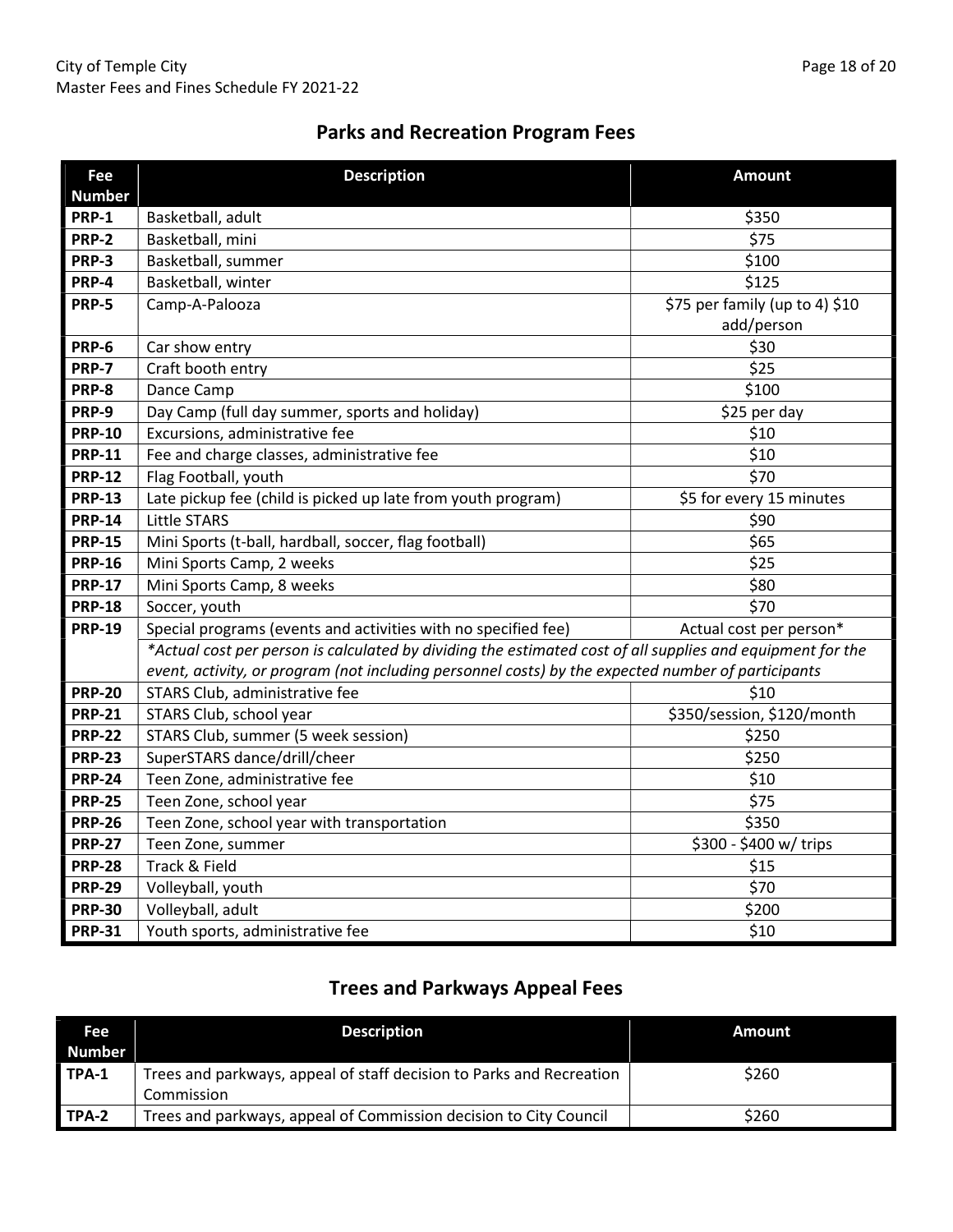#### Fines for Specified Violations of the Temple City Municipal Code (TCMC)

Any fine that is not fully paid to the City within 60 calendar days of its imposition/issuance, or within 60 calendar days of any decision of a hearing officer or judicial officer to uphold the fine if contested pursuant to TCMC Title 1, Chapter 4, shall be assessed interest in the amount of 10% compounded daily on the original fine amount.

| <b>Fine</b><br><b>Number</b> | <b>Description</b>                                                                                                    | <b>Fine for first</b><br>offense                                                                                                                                                                                                                                                                              | <b>Fine for second</b><br>offense within<br>12-month period | <b>Fine for third</b><br>offense within<br>12-month period |  |
|------------------------------|-----------------------------------------------------------------------------------------------------------------------|---------------------------------------------------------------------------------------------------------------------------------------------------------------------------------------------------------------------------------------------------------------------------------------------------------------|-------------------------------------------------------------|------------------------------------------------------------|--|
| $TC-1$                       | Any violation of the TCMC not otherwise<br>specified herein                                                           | \$100                                                                                                                                                                                                                                                                                                         | \$200                                                       | \$500                                                      |  |
| $TC-2$                       | Violation of TCMC 3-1-6(A) (manufacturing,<br>sale, or use of dangerous fireworks)                                    | \$1,000                                                                                                                                                                                                                                                                                                       | \$2,500                                                     | \$5,000                                                    |  |
| $TC-3$                       | Violation of TCMC 3-1-6(B) (possession of<br>dangerous fireworks)                                                     | \$1,000                                                                                                                                                                                                                                                                                                       | \$2,500                                                     | \$5,000                                                    |  |
| $TC-4$                       | Violation of TCMC 3-1-7(A) (sale of safe and<br>sane fireworks without permit)                                        | \$500                                                                                                                                                                                                                                                                                                         | \$1,000                                                     | \$2,500                                                    |  |
| $TC-5$                       | Violation of TCMC 3-1-7(B) (sale of safe and<br>sane fireworks from unapproved location)                              | \$500                                                                                                                                                                                                                                                                                                         | \$1,000                                                     | \$2,500                                                    |  |
| <b>TC-6</b>                  | Violation of TCMC 3-1-7(C) (sale of safe and<br>sane fireworks during prohibited times)                               | \$250                                                                                                                                                                                                                                                                                                         | \$500                                                       | \$1,000                                                    |  |
| <b>TC-7</b>                  | Violation of TCMC 3-1-7(D) (sale of safe and<br>sane fireworks to a minor)                                            | \$500                                                                                                                                                                                                                                                                                                         | \$1,000                                                     | \$2,500                                                    |  |
| <b>TC-8</b>                  | Violation of TCMC 3-1-8(A) (discharge of safe<br>and sane fireworks during prohibited times)                          | \$250                                                                                                                                                                                                                                                                                                         | \$500                                                       | \$1,000                                                    |  |
| $TC-9$                       | Violation of TCMC 3-1-8(B) (discharge of safe<br>and sane fireworks at prohibited location)                           | \$250                                                                                                                                                                                                                                                                                                         | \$500                                                       | \$1,000                                                    |  |
| $TC-10$                      | Violation of TCMC 3-1-8(C) (discharge of safe<br>and sane fireworks by a minor)                                       | \$250                                                                                                                                                                                                                                                                                                         | \$500                                                       | \$1,000                                                    |  |
| $TC-11$                      | Violation of TCMC 3-1-9(A) (discharge of<br>dangerous fireworks or special effects)*                                  | \$1,000                                                                                                                                                                                                                                                                                                       | \$2,500                                                     | \$5,000                                                    |  |
| $TC-12$                      | Violation of TCMC 3-1-9(B) (failure to comply<br>with permit requirements)*                                           | \$500                                                                                                                                                                                                                                                                                                         | \$1,000                                                     | \$2,500                                                    |  |
|                              |                                                                                                                       | *For violations of TCMC 3-1-9(A) and 3-1-9(B), the citee shall be required to pay the actual costs associated<br>with the collection, transportation, and disposal of any seized fireworks in accordance with regulations duly<br>adopted by the State Fire Marshal, in addition to the fines imposed herein. |                                                             |                                                            |  |
| $TC-13$                      | Violation of TCMC 3-6-3 (dog license required)                                                                        | \$50                                                                                                                                                                                                                                                                                                          | \$100                                                       | \$250                                                      |  |
| $TC-14$                      | Violation of any provision of TCMC Title 4,<br>Chapter 2, Article I (vacant property<br>registration and maintenance) | \$1,000                                                                                                                                                                                                                                                                                                       | \$2,500                                                     | \$5,000                                                    |  |
| $TC-15$                      | Violation of any provision of TCMC Title 5,<br>Chapter 2, Article D (tobacco retailer permit<br>requirements)         | \$500                                                                                                                                                                                                                                                                                                         | \$1,000                                                     | \$2,500                                                    |  |
| $TC-16$                      | Violation of TCMC 8-2-0 (illicit connection to<br>storm sewer system)                                                 | \$1,000                                                                                                                                                                                                                                                                                                       | \$2,500                                                     | \$5,000                                                    |  |
| $TC-17$                      | Violation of TCMC 8-2-1 (illicit discharge into<br>storm sewer system)                                                | \$1,000                                                                                                                                                                                                                                                                                                       | \$2,500                                                     | \$5,000                                                    |  |